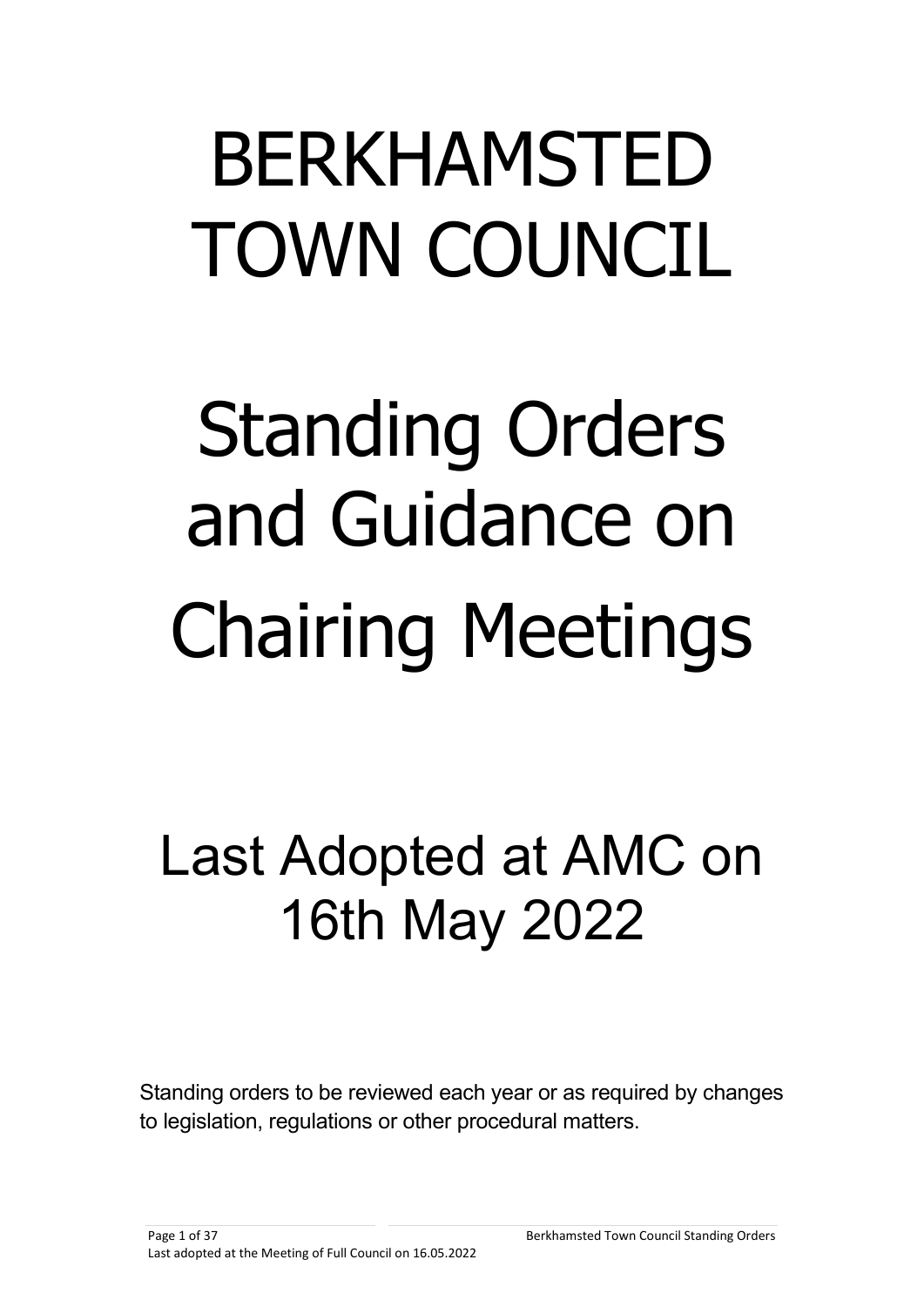This document is in two sections:

**Part I** "Standing Orders for Local Councils" provides a complete model set of Standing Orders recommended by NALC for adoption by all Town and Parish Councils in 2013. The version in this document has been updated to reflect changes in legislation since this date and includes additional guidance relating specifically to procedures agreed by Berkhamsted Town Council.

Some of the Standing Orders are compulsory as they are laid down in Acts of Parliament. These are printed in **bold type and cannot be amended.**

Part II "Chairing Meetings" is intended as a helpful guide for those presiding at meetings of Local Councils and a source to refer to when there is a procedural difficulty during a meeting. Further relevant information can be found in "Local Councils Explained" by Meera Tharmarajah, Head of Legal Services, National Association of Local Councils (NALC). A copy is available in the Town Council office.

## **Notes**

If the words "Local Councils" are used, it means Parish and Town Councils in England and Community and Town Councils in Wales.

Town Mayor: The Chair of a Town Council is entitled to use the title "Town Mayor". The title confers no additional powers on the Chair, and in particular, has no implications for his/her conduct in meetings. The word Chair therefore includes Town Mayor and the word Vice-Chair includes Deputy Mayor.

The word "Chair" means the person actually presiding at a meeting and "Council" includes "committee," where any function has been delegated.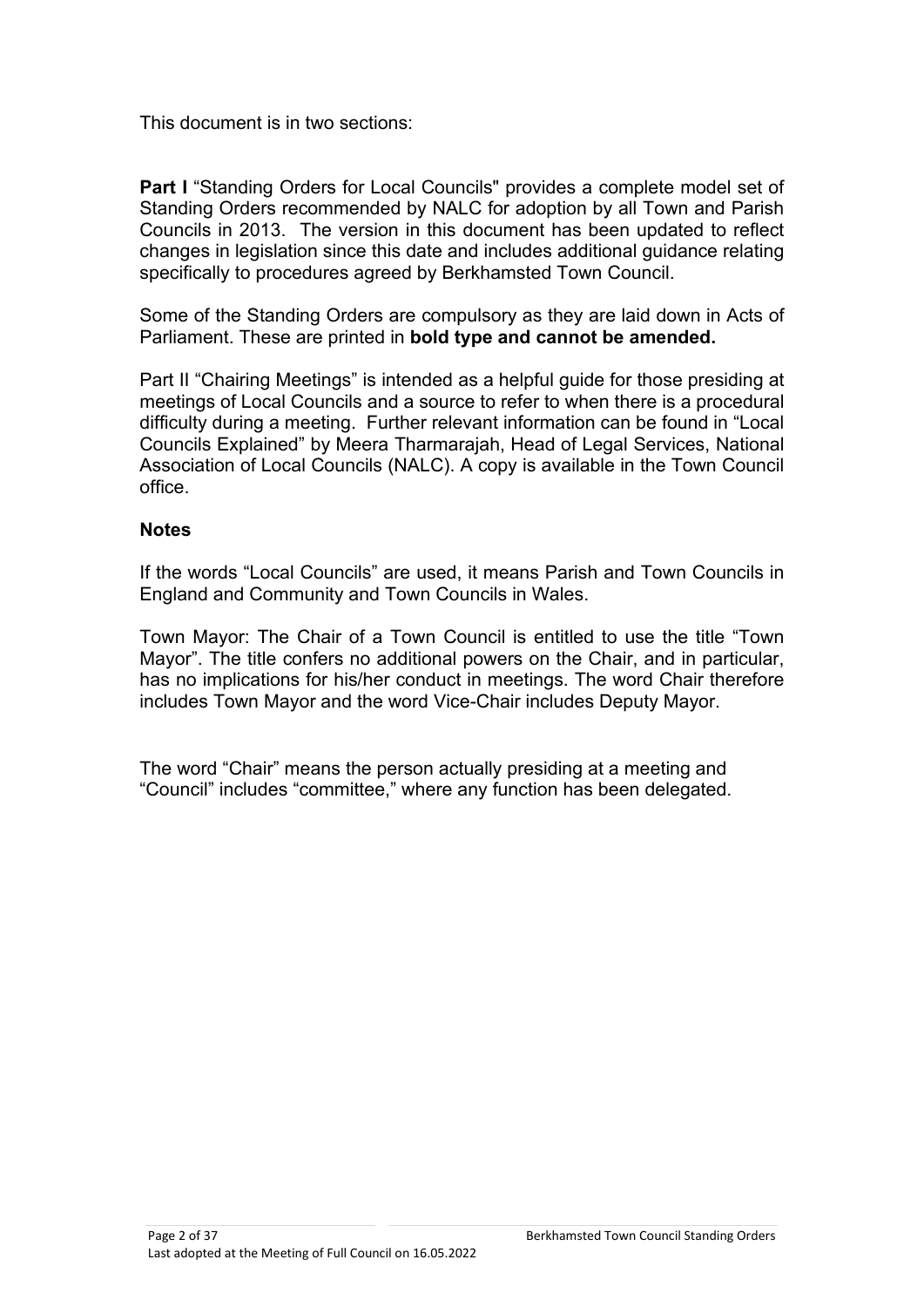## <span id="page-2-0"></span>**Introduction**

These model standing orders update the National Association of Local Council (NALC) model standing orders contained in "Local Councils Explained" by Meera Tharmarajah (© 2013 NALC). This publication contains new model standing orders which reference new legislation introduced after 2013 when the last model standing orders were published.

## **How to use model standing orders**

Standing orders are the written rules of a local council. Standing orders are essential to regulate the proceedings of a meeting. A council may also use standing orders to confirm or refer to various internal organisational and administrative arrangements. The standing orders of a council are not the same as the policies of a council but standing orders may refer to them.

Local councils operate within a wide statutory framework. NALC model standing orders incorporate and reference many statutory requirements to which councils are subject. It is not possible for the model standing orders to contain or reference all the statutory or legal requirements which apply to local councils. For example, it is not practical for model standing orders to document all obligations under data protection legislation. The statutory requirements to which a council is subject apply whether or not they are incorporated in a council's standing orders. Meetings of full council, councillors, the Responsible Financial Officer and Proper Officer are subject to many statutory requirements. A council should have standing orders to confirm those statutory requirements. A council should have standing orders to control the number, place, quorum, notices and other procedures for committee and sub-committee meetings because these are subject to fewer statutory requirements. If it does not, committees and sub-committees may adopt their own standing orders.

The model standing orders do not include model financial regulations. Financial regulations are standing orders to regulate and control the financial affairs and accounting procedures of a local council. The financial regulations, as opposed to the standing orders of a council, include most of the requirements relevant to the council's Responsible Financial Officer. Model financial regulations are available to councils in membership of NALC.

## **Drafting notes**

Model standing orders that are in bold type contain legal and statutory requirements. It is recommended that councils adopt them without changing them or their meaning. Model standing orders not in bold are designed to help councils operate effectively but they do not contain statutory requirements so they may be adopted as drafted or amended to suit a council's needs. It is NALC's view that all model standing orders will generally be suitable for councils.

For convenience, the word "councillor" is used in model standing orders and, unless the context suggests otherwise, includes a non-councillor with or without voting rights.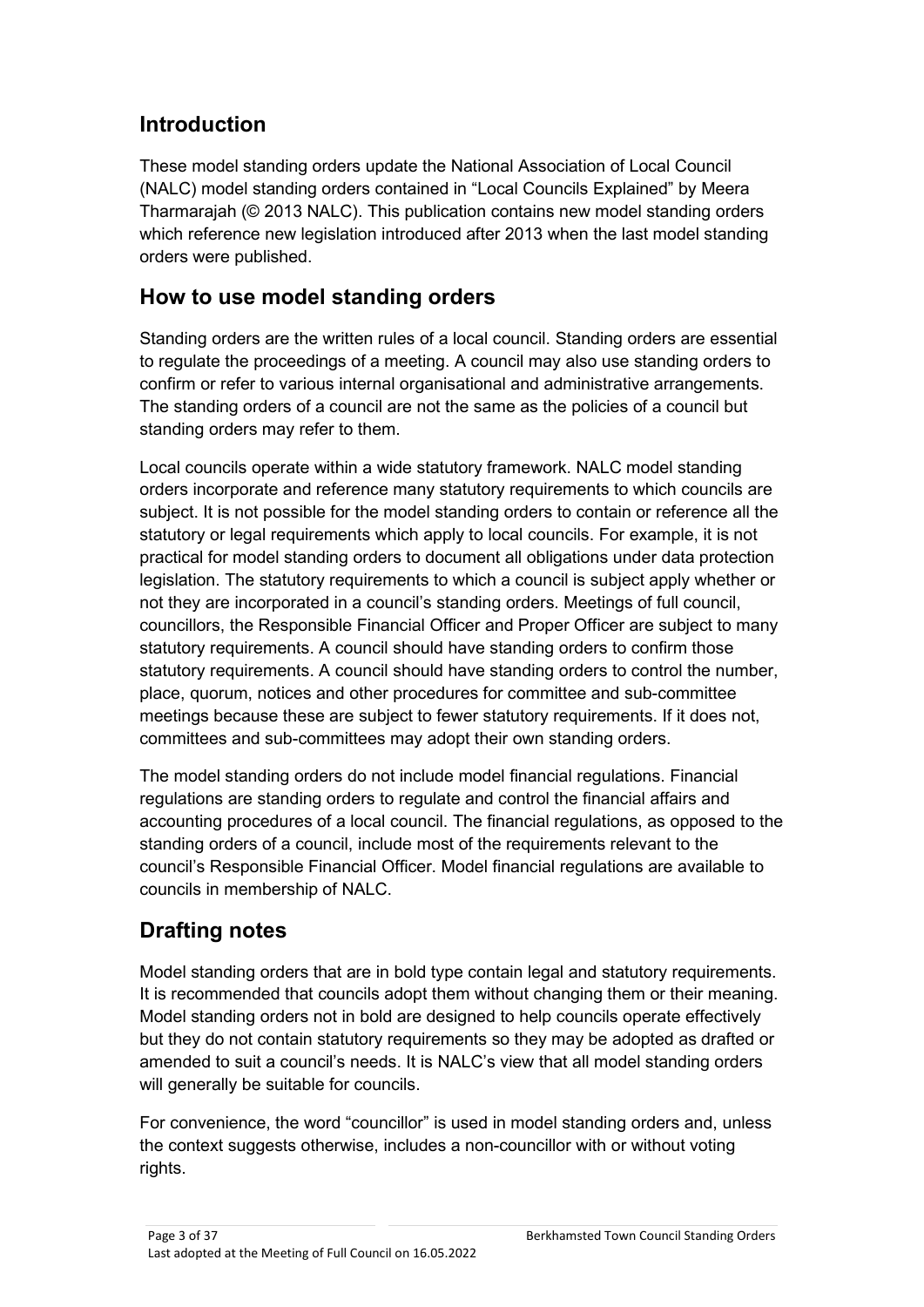A model standing order that includes brackets like this '()' requires information to be inserted by a council. A model standing order that includes brackets like this '[]' and the term 'OR' provides alternative options for a council to choose from when determining standing orders.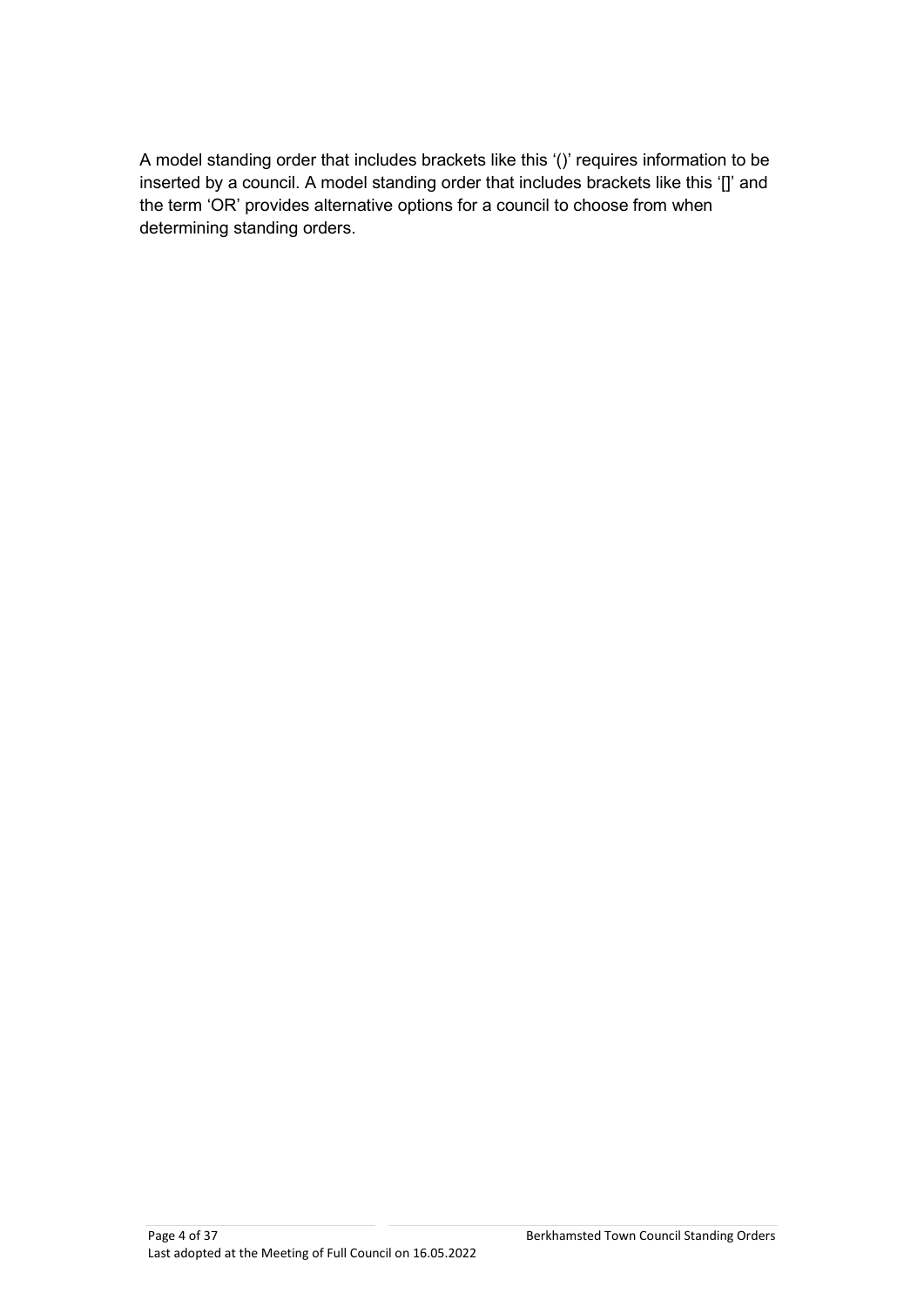## **Part I: MODEL STANDING ORDERS 2018 FOR ENGLAND (REVISED 2020)**

| 1. |                                                                  |  |
|----|------------------------------------------------------------------|--|
| 2. |                                                                  |  |
| 3. |                                                                  |  |
| 4. |                                                                  |  |
| 5. |                                                                  |  |
| 6. | Extraordinary meetings of the council, committees and sub-       |  |
| 7. |                                                                  |  |
| 8. |                                                                  |  |
| 9. | Motions for a meeting that require written notice to be given to |  |
|    | 10. Motions at a meeting that do not require written notice 14   |  |
|    |                                                                  |  |
|    |                                                                  |  |
|    |                                                                  |  |
|    |                                                                  |  |
|    |                                                                  |  |
|    |                                                                  |  |
|    |                                                                  |  |
|    |                                                                  |  |
|    |                                                                  |  |
|    |                                                                  |  |
|    | 21. Responsibilities under data protection legislation22         |  |
|    |                                                                  |  |
|    |                                                                  |  |
|    | 24. Communicating with borough and county or unitary             |  |
|    |                                                                  |  |
|    |                                                                  |  |
|    |                                                                  |  |

#### <span id="page-4-0"></span>**Rules of debate at meetings**  $1<sub>1</sub>$

a Motions on the agenda shall be considered in the order that they appear unless the order is changed at the discretion of the chair of the meeting.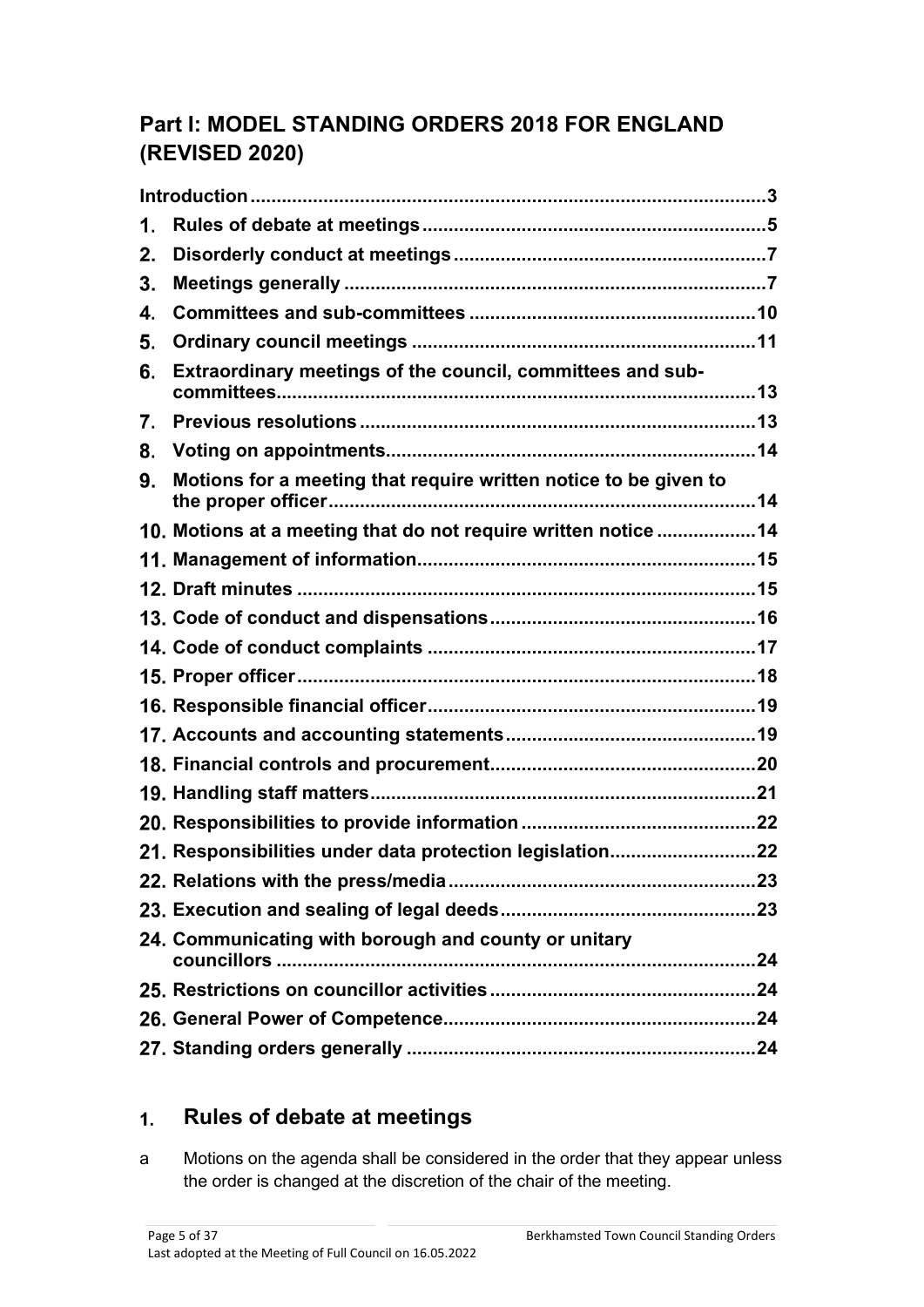- b A motion (including an amendment) shall not be progressed unless it has been moved and seconded.
- c A motion on the agenda that is not moved by its proposer may be treated by the chair of the meeting as withdrawn.
- d If a motion (including an amendment) has been seconded, it may be withdrawn by the proposer only with the consent of the seconder and the meeting.
- e An amendment is a proposal to remove or add words to a motion. It shall not negate the motion.
- f If an amendment to the original motion is carried, the original motion (as amended) becomes the substantive motion upon which further amendment(s) may be moved.
- g An amendment shall not be considered unless early verbal notice of it is given at the meeting and, if requested by the chair of the meeting, is expressed in writing to the chair.
- h A councillor may move an amendment to his/her own motion if agreed by the meeting. If a motion has already been seconded, the amendment shall be with the consent of the seconder and the meeting.
- i If there is more than one amendment to an original or substantive motion, the amendments shall be moved in the order directed by the chair of the meeting.
- j Subject to standing order 1(k), only one amendment shall be moved and debated at a time, the order of which shall be directed by the chair of the meeting.
- k One or more amendments may be discussed together if the chair of the meeting considers this expedient but each amendment shall be voted upon separately.
- l A councillor may not move more than one amendment to an original or substantive motion.
- m The mover of an amendment has no right of reply at the end of debate on it.
- n Where a series of amendments to an original motion are carried, the mover of the original motion shall have a right of reply either at the end of debate on the first amendment or at the very end of debate on the final substantive motion immediately before it is put to the vote.
- o Unless permitted by the chair of the meeting, a councillor may speak once in the debate on a motion except:
	- i. to speak on an amendment moved by another councillor;
	- ii. to move or speak on another amendment if the motion has been amended since he last spoke;
	- iii. to make a point of order;
	- iv. to give a personal explanation; or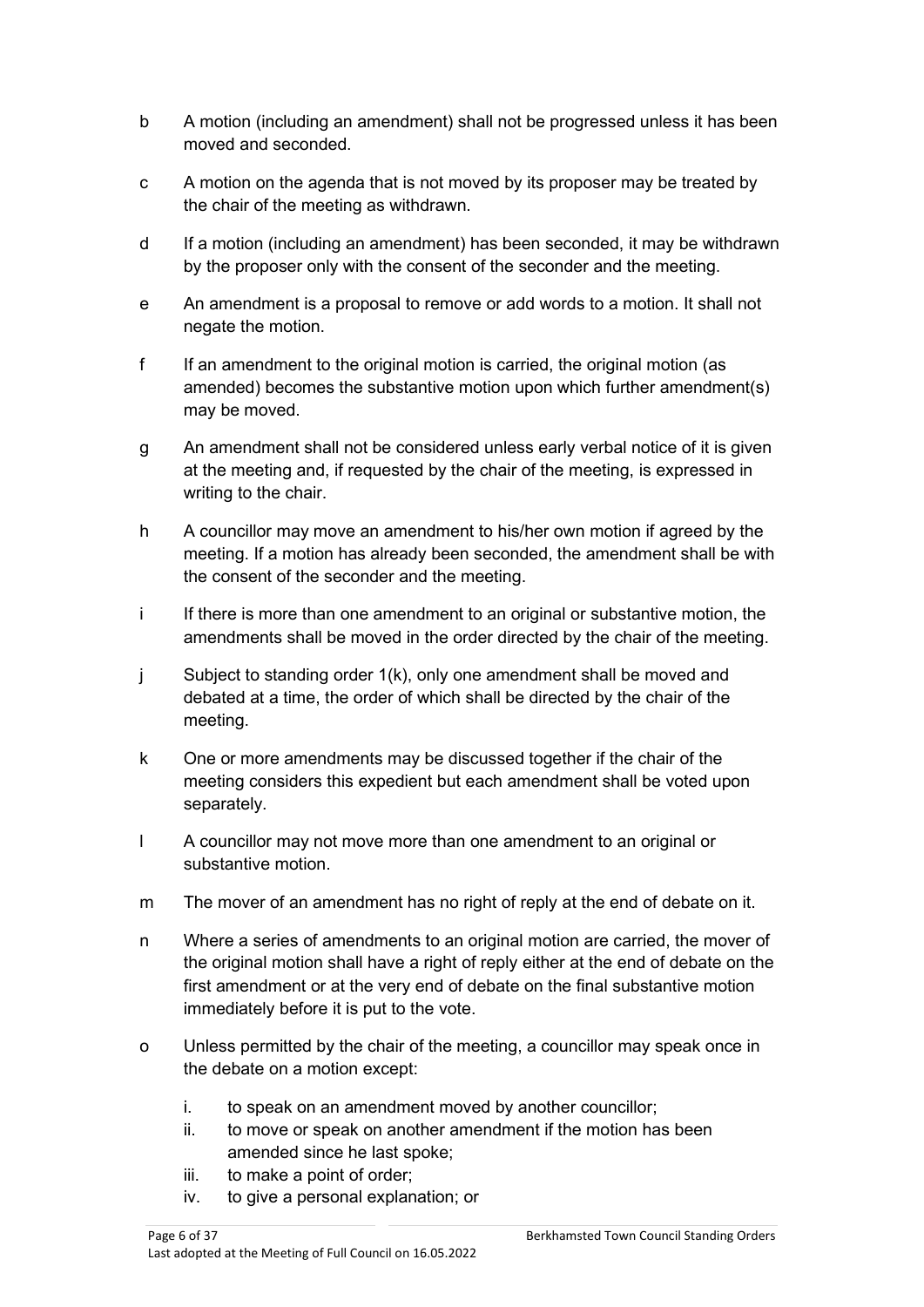- v. to exercise a right of reply.
- p During the debate on a motion, a councillor may interrupt only on a point of order or a personal explanation and the councillor who was interrupted shall stop speaking. A councillor raising a point of order shall identify the standing order which he/she considers has been breached or specify the other irregularity in the proceedings of the meeting he/she is concerned by.
- q A point of order shall be decided by the chair of the meeting and his/her decision shall be final.
- r When a motion is under debate, no other motion shall be moved except:
	- i. to amend the motion;
	- ii. to proceed to the next business;
	- iii. to adjourn the debate;
	- iv. to put the motion to a vote;
	- v. to ask a person to be no longer heard or to leave the meeting;
	- vi. to refer a motion to a committee or sub-committee for consideration;
	- vii. to exclude the public and press;
	- viii. to adjourn the meeting; or
	- ix. to suspend particular standing order(s) excepting those which reflect mandatory statutory or legal requirements.
- s Before an original or substantive motion is put to the vote, the chair of the meeting shall be satisfied that the motion has been sufficiently debated and that the mover of the motion under debate has exercised or waived his/her right of reply.
- t Excluding motions moved under standing order 1(r), the contributions or speeches by a councillor shall relate only to the motion under discussion and shall not exceed 5 minutes without the consent of the chair of the meeting.

#### <span id="page-6-0"></span> $2.$ **Disorderly conduct at meetings**

- a No person shall obstruct the transaction of business at a meeting or behave offensively or improperly. If this standing order is ignored, the chair of the meeting shall request such person(s) to moderate or improve their conduct.
- b If person(s) disregard the request of the chair of the meeting to moderate or improve their conduct, any councillor or the chair of the meeting may move that the person be no longer heard or be excluded from the meeting. The motion, if seconded, shall be put to the vote without discussion.
- c If a resolution made under standing order 2(b) is ignored, the chair of the meeting may take further reasonable steps to restore order or to progress the meeting. This may include temporarily suspending or closing the meeting.

#### <span id="page-6-1"></span> $3<sub>1</sub>$ **Meetings generally**

Full Council meetings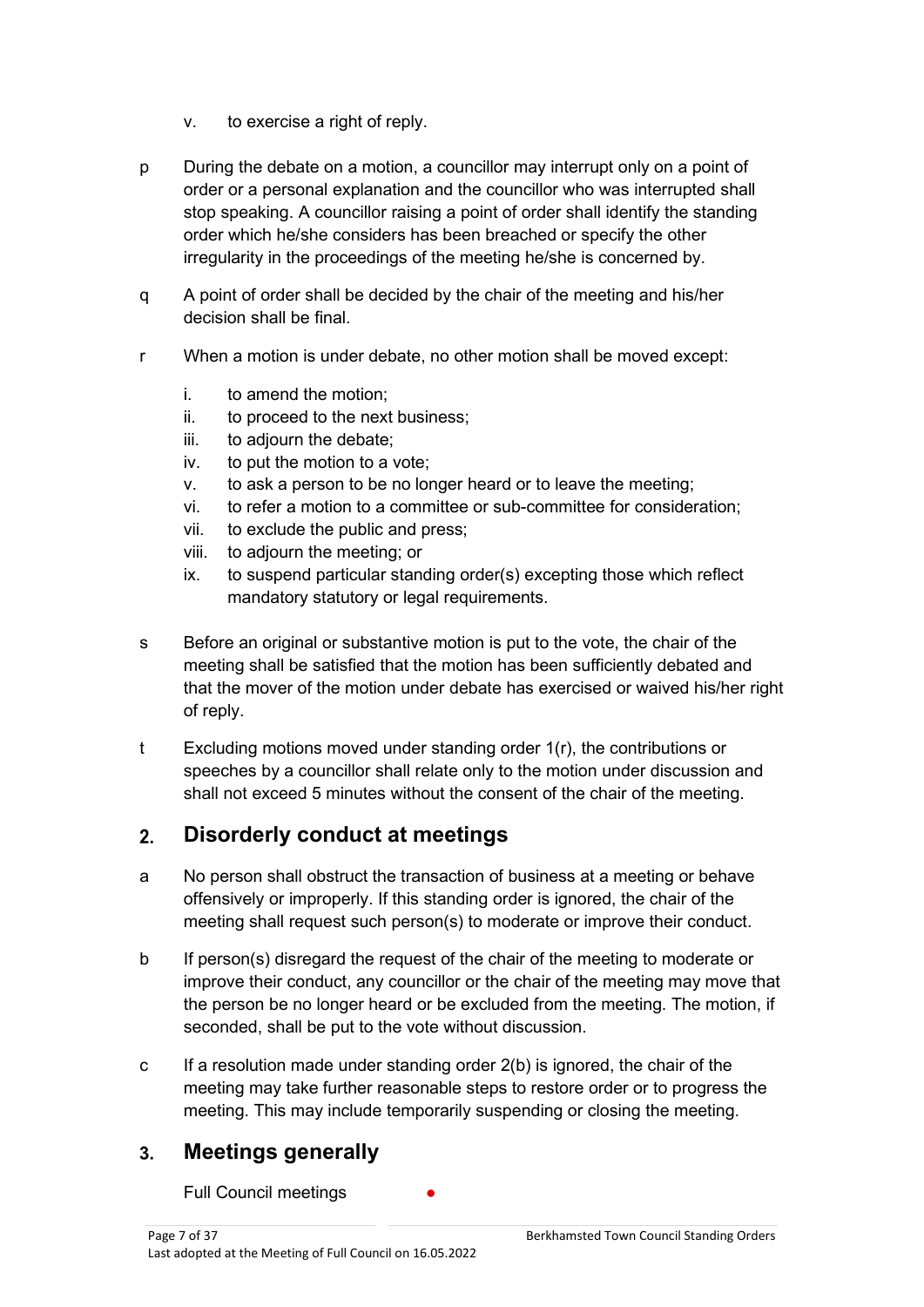Committee meetings **●**  $Sub$ -committee meetings  $\bullet$ 

|           | a | Meetings shall not take place in premises which at the time of the<br>meeting are used for the supply of alcohol, unless no other<br>premises are available free of charge or at a reasonable cost.                                                                                                                                                    |
|-----------|---|--------------------------------------------------------------------------------------------------------------------------------------------------------------------------------------------------------------------------------------------------------------------------------------------------------------------------------------------------------|
|           | b | The minimum three clear days for notice of a meeting does not<br>include the day on which notice was issued, the day of the meeting,<br>a Sunday, a day of the Christmas break, a day of the Easter break<br>or of a bank holiday or a day appointed for public thanksgiving or<br>mourning.                                                           |
| $\bullet$ | С | The minimum three clear days' public notice for a meeting does not<br>include the day on which the notice was issued or the day of the<br>meeting unless the meeting is convened at shorter notice.                                                                                                                                                    |
|           | d | Meetings shall be open to the public unless their presence is<br>prejudicial to the public interest by reason of the confidential<br>nature of the business to be transacted or for other special<br>reasons. The public's exclusion from part or all of a meeting shall<br>be by a resolution which shall give reasons for the public's<br>exclusion. |
|           | е | Members of the public may make representations, answer questions and<br>give evidence at a meeting which they are entitled to attend in respect of<br>the business on the agenda.                                                                                                                                                                      |
|           | f | The period of time designated for public participation at a meeting in<br>accordance with standing order 3(e) shall not exceed 15 minutes unless<br>directed by the chair of the meeting.                                                                                                                                                              |
|           | g | Subject to standing order 3(f), a member of the public shall not speak for<br>more than 3 minutes.                                                                                                                                                                                                                                                     |
|           | h | In accordance with standing order 3(e), a question shall not require a<br>response at the meeting nor start a debate on the question. The chair of<br>the meeting may direct that a written or oral response be given.                                                                                                                                 |
|           | Ť | A person shall stand when requesting to speak and when speaking<br>(except when a person has a disability or is likely to suffer discomfort.                                                                                                                                                                                                           |
|           | j | A person who speaks at a meeting shall direct his/her comments to the<br>chair of the meeting.                                                                                                                                                                                                                                                         |
|           | k | Only one person is permitted to speak at a time. If more than one person<br>wants to speak, the chair of the meeting shall direct the order of<br>speaking.                                                                                                                                                                                            |
|           |   | Subject to standing order 3(m), a person who attends a meeting is<br>permitted to report on the meeting whilst the meeting is open to the                                                                                                                                                                                                              |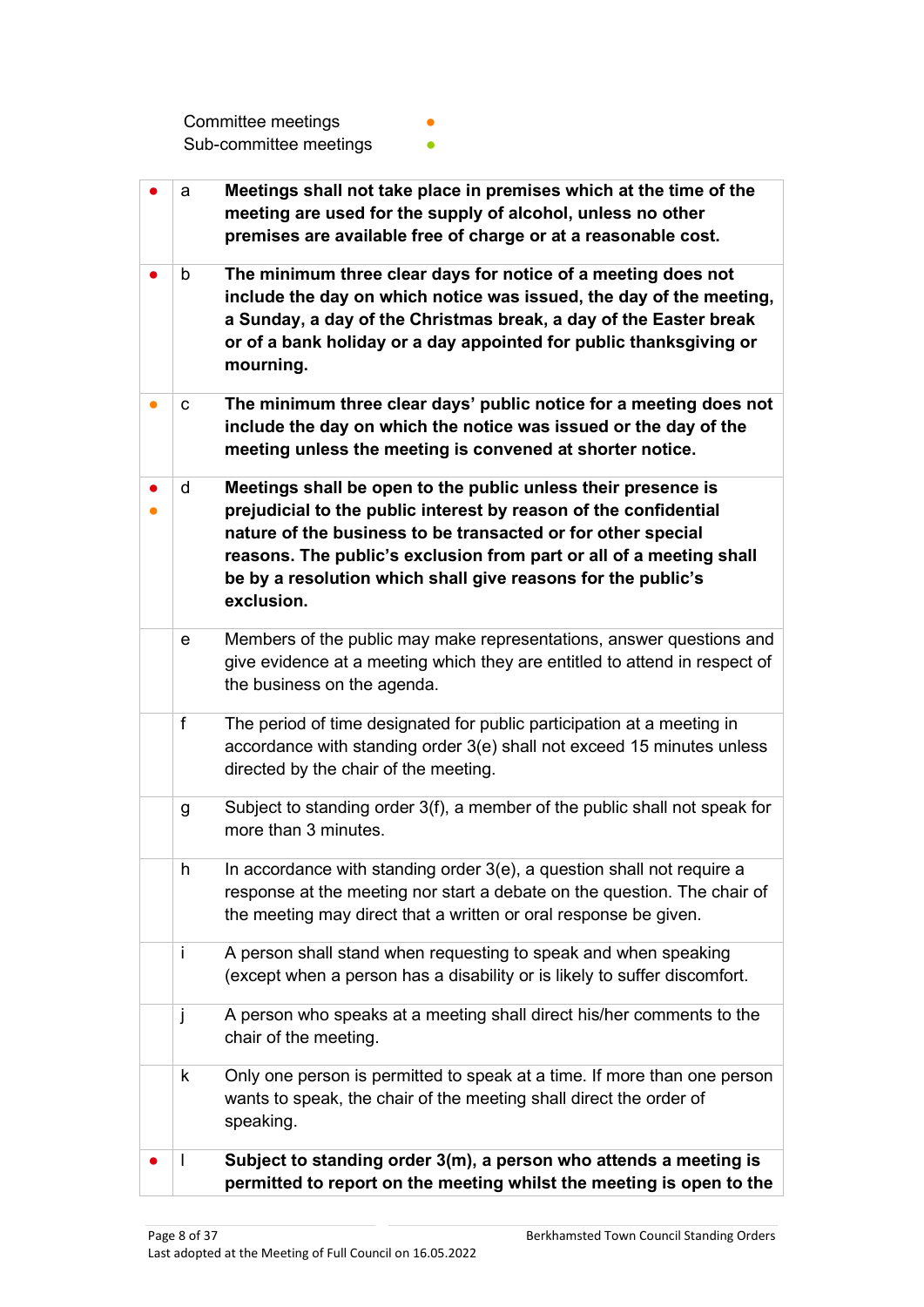| $\bullet$              |             | public. To "report" means to film, photograph, make an audio<br>recording of meeting proceedings, use any other means for<br>enabling persons not present to see or hear the meeting as it takes<br>place or later or to report or to provide oral or written commentary<br>about the meeting so that the report or commentary is available as<br>the meeting takes place or later to persons not present. |
|------------------------|-------------|------------------------------------------------------------------------------------------------------------------------------------------------------------------------------------------------------------------------------------------------------------------------------------------------------------------------------------------------------------------------------------------------------------|
|                        | m           | A person present at a meeting may not provide an oral report or<br>oral commentary about a meeting as it takes place without<br>permission.                                                                                                                                                                                                                                                                |
| $\bullet$              | n           | The press shall be provided with reasonable facilities for the taking<br>of their report of all or part of a meeting at which they are entitled to<br>be present.                                                                                                                                                                                                                                          |
|                        | o           | Subject to standing orders which indicate otherwise, anything<br>authorised or required to be done by, to or before the Chair of the<br>Council may in his/her absence be done by, to or before the Vice-<br><b>Chair of the Council.</b>                                                                                                                                                                  |
|                        | p           | The Chair of the Council, if present, shall preside at a meeting. If<br>the Chair is absent from a meeting, the Vice-Chair of the Council, if<br>present, shall preside. If both the Chair and the Vice-Chair are<br>absent from a meeting, a councillor as chosen by the councillors<br>present at the meeting shall preside at the meeting.                                                              |
| $\bullet$<br>$\bullet$ | q           | Subject to a meeting being quorate, all questions at a meeting shall<br>be decided by a majority of the councillors and non-councillors<br>with voting rights present and voting.                                                                                                                                                                                                                          |
| $\bullet$              | $\mathsf r$ | The Chair of a meeting may give an original vote on any matter put<br>to the vote, and in the case of an equality of votes may exercise<br>his/her casting vote whether or not he gave an original vote.<br>See standing orders 5(h) and (i) for the different rules that apply in the<br>election of the Chair of the Council at the annual meeting of the Council.                                       |
|                        | s           | Unless standing orders provide otherwise, voting on a question<br>shall be by a show of hands. At the request of a councillor, the<br>voting on any question shall be recorded so as to show whether<br>each councillor present and voting gave his vote for or against that<br>question. Such a request shall be made before moving on to the next<br>item of business on the agenda.                     |
|                        | t           | The minutes of a meeting shall include an accurate record of the<br>following:<br>i.<br>the time and place of the meeting;<br>ii.<br>the names of councillors who are present and the names of<br>councillors who are absent;<br>iii.<br>interests that have been declared by councillors and non-<br>councillors with voting rights;                                                                      |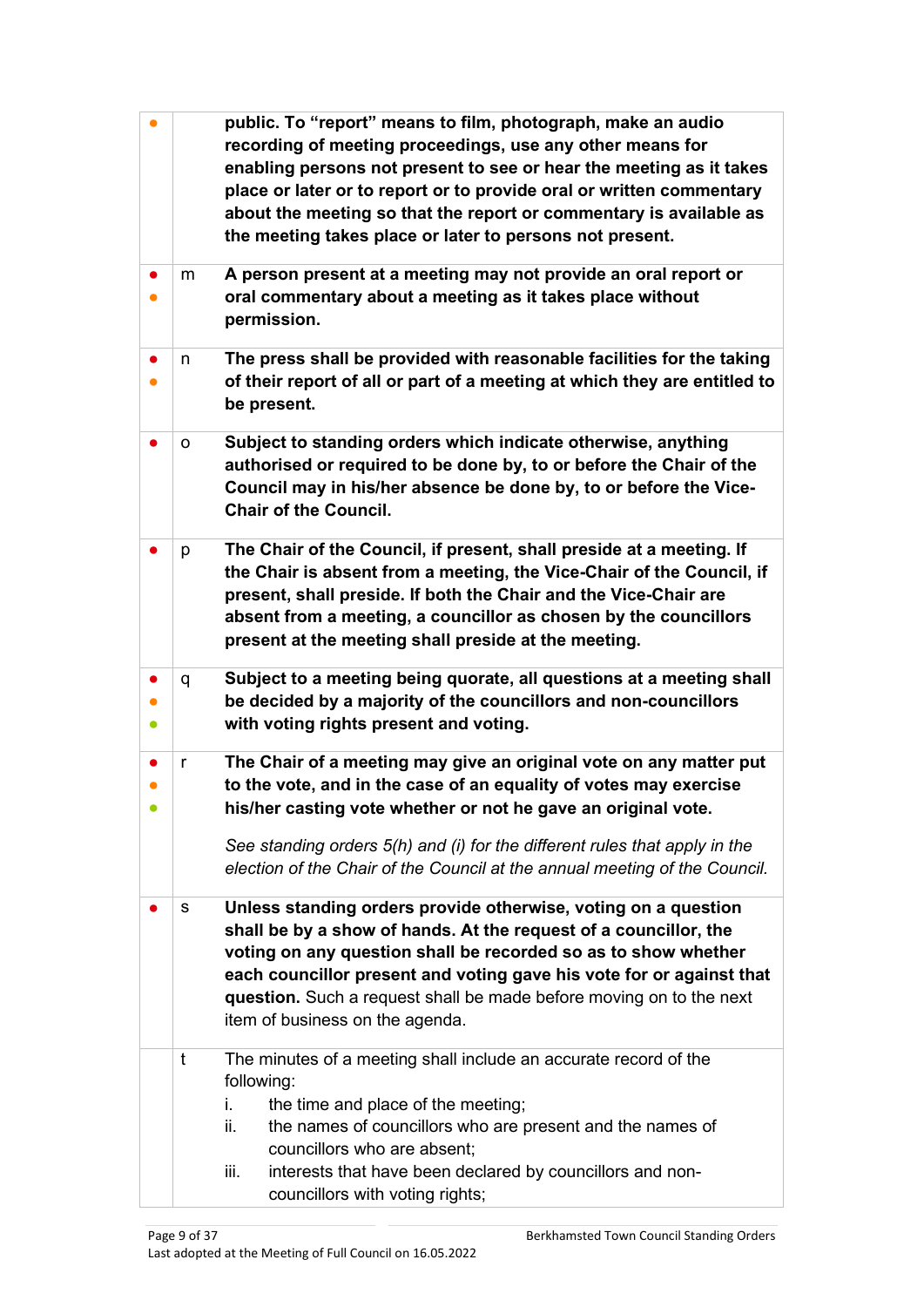|   | iv.<br>the grant of dispensations (if any) to councillors and non-<br>councillors with voting rights;                                                                                                                                                                                                                                          |
|---|------------------------------------------------------------------------------------------------------------------------------------------------------------------------------------------------------------------------------------------------------------------------------------------------------------------------------------------------|
|   | whether a councillor or non-councillor with voting rights left the<br>V.<br>meeting when matters that they held interests in were being<br>considered;                                                                                                                                                                                         |
|   | vi.<br>if there was a public participation session; and                                                                                                                                                                                                                                                                                        |
|   | the resolutions made.<br>vii.                                                                                                                                                                                                                                                                                                                  |
| u | A councillor or a non-councillor with voting rights who has a<br>disclosable pecuniary interest or another interest as set out in the<br>Council's code of conduct in a matter being considered at a<br>meeting is subject to statutory limitations or restrictions under the<br>code on his/her right to participate and vote on that matter. |
| v | No business may be transacted at a meeting unless at least one-<br>third of the whole number of members of the Council are present<br>and in no case shall the quorum of a meeting be less than three.<br>See standing order 4d(viii) for the quorum of a committee or sub-<br>committee meeting.                                              |
| w | If a meeting is or becomes inquorate no business shall be<br>transacted and the meeting shall be closed. The business on the<br>agenda for the meeting shall be adjourned to another meeting.                                                                                                                                                  |
|   |                                                                                                                                                                                                                                                                                                                                                |

## <span id="page-9-0"></span>**Committees and sub-committees**

- a **Unless the Council determines otherwise, a committee may appoint a sub-committee whose terms of reference and members shall be determined by the committee.**
- b **The members of a committee may include non-councillors unless it is a committee which regulates and controls the finances of the Council.**
- c **Unless the Council determines otherwise, all the members of an advisory committee and a sub-committee of the advisory committee may be noncouncillors.**
- d The Council may appoint standing committees or other committees as may be necessary, and:
	- i. shall determine their terms of reference;
	- ii. shall determine the number and time of the ordinary meetings of a standing committee up until the date of the next annual meeting of full council;
	- iii. shall permit a committee, other than in respect of the ordinary meetings of a committee, to determine the number and time of its meetings;
	- iv. shall, subject to standing orders 4(b) and (c), appoint and determine the terms of office of members of such a committee;
	- v. may, subject to standing orders 4(b) and (c), appoint and determine the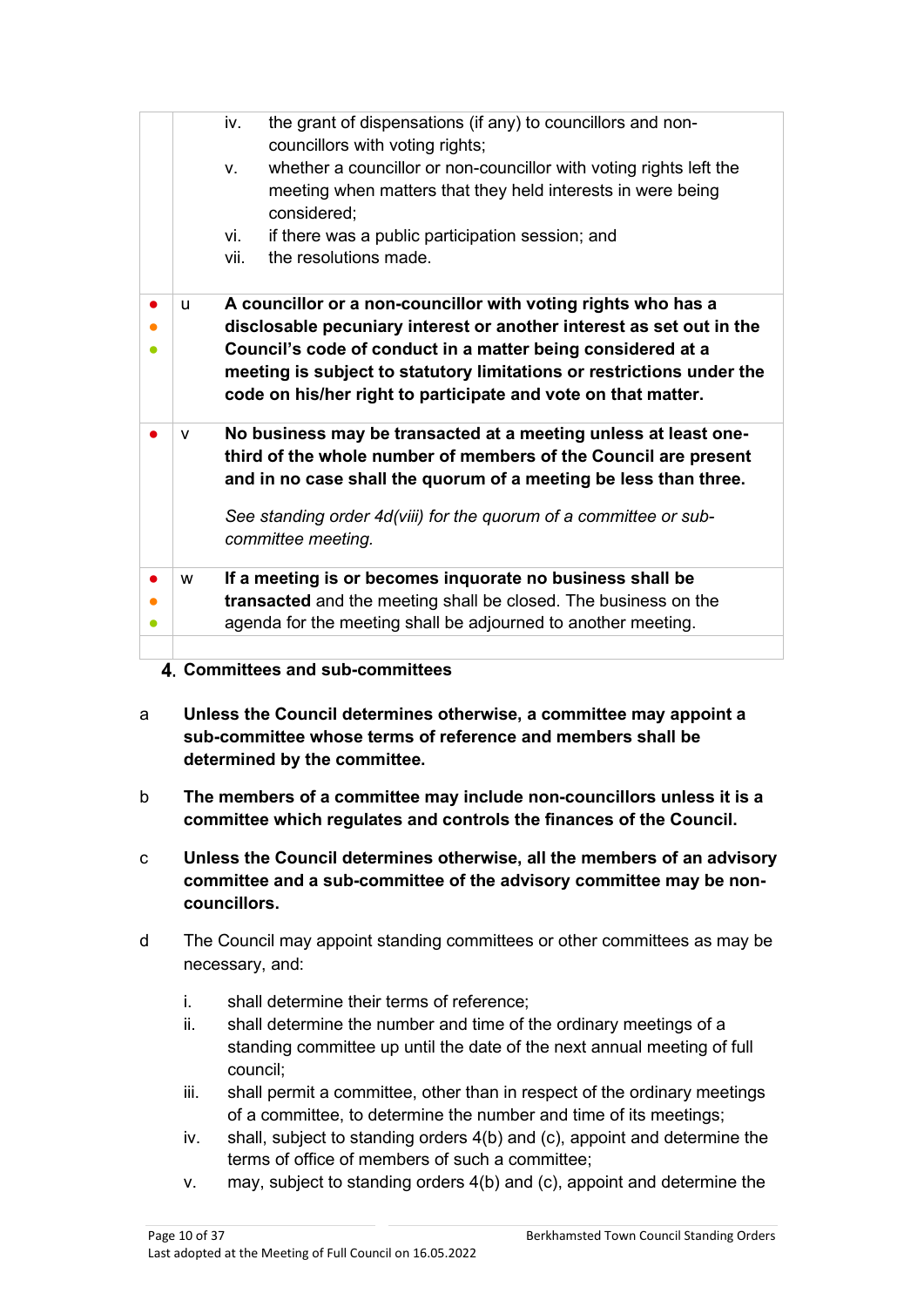terms of office of the substitute members to a committee whose role is to replace the ordinary members at a meeting of a committee if the ordinary members of the committee confirm to the Proper Officer 1 days before the meeting that they are unable to attend;

- vi. shall, after it has appointed the members of a standing committee, appoint the chair of the standing committee, however, at Berkhamsted Town Council the practice is set out in vii below;
- vii. shall permit a committee to appoint its own chair at the first meeting of the committee;
- viii. shall determine the place, notice requirements and quorum for a meeting of a committee and a sub-committee which, in both cases, shall be no less than three;
- ix. shall determine if the public may participate at a meeting of a committee;
- x. shall determine if the public and press are permitted to attend the meetings of a sub-committee and also the advance public notice requirements, if any, required for the meetings of a sub-committee;
- xi. shall determine if the public may participate at a meeting of a subcommittee that they are permitted to attend; and
- xii. may dissolve a committee or a sub-committee.
- e Berkhamsted Town Council's committees and working groups for the relevant council year can be found in **Appendix 1** to these Orders.
- f The terms of reference for Berkhamsted Town Council committees and working groups is **Appendix 2** to these Orders.
- g Any member of the council may attend meetings of standing committees or sub-committees and working groups but may not vote unless they have been appointed to that standing committee or sub-committee. (Working groups have no decision-making authority and have no decision-making voting rights).
- h The Protocol for the Operation of Working groups was agreed at Full Council on 16 March 2020 and is **Appendix 6** to these Standing Orders.

#### <span id="page-10-0"></span>**Ordinary council meetings**  5.

- a **In an election year, the annual meeting of the Council shall be held on or within 14 days following the day on which the councillors elected take office.**
- b **In a year which is not an election year, the annual meeting of the Council shall be held on such day in May as the Council decides.**
- c **If no other time is fixed, the annual meeting of the Council shall take place at 6pm.**
- d **In addition to the annual meeting of the Council, at least three other ordinary meetings shall be held in each year on such dates and times as the Council decides.**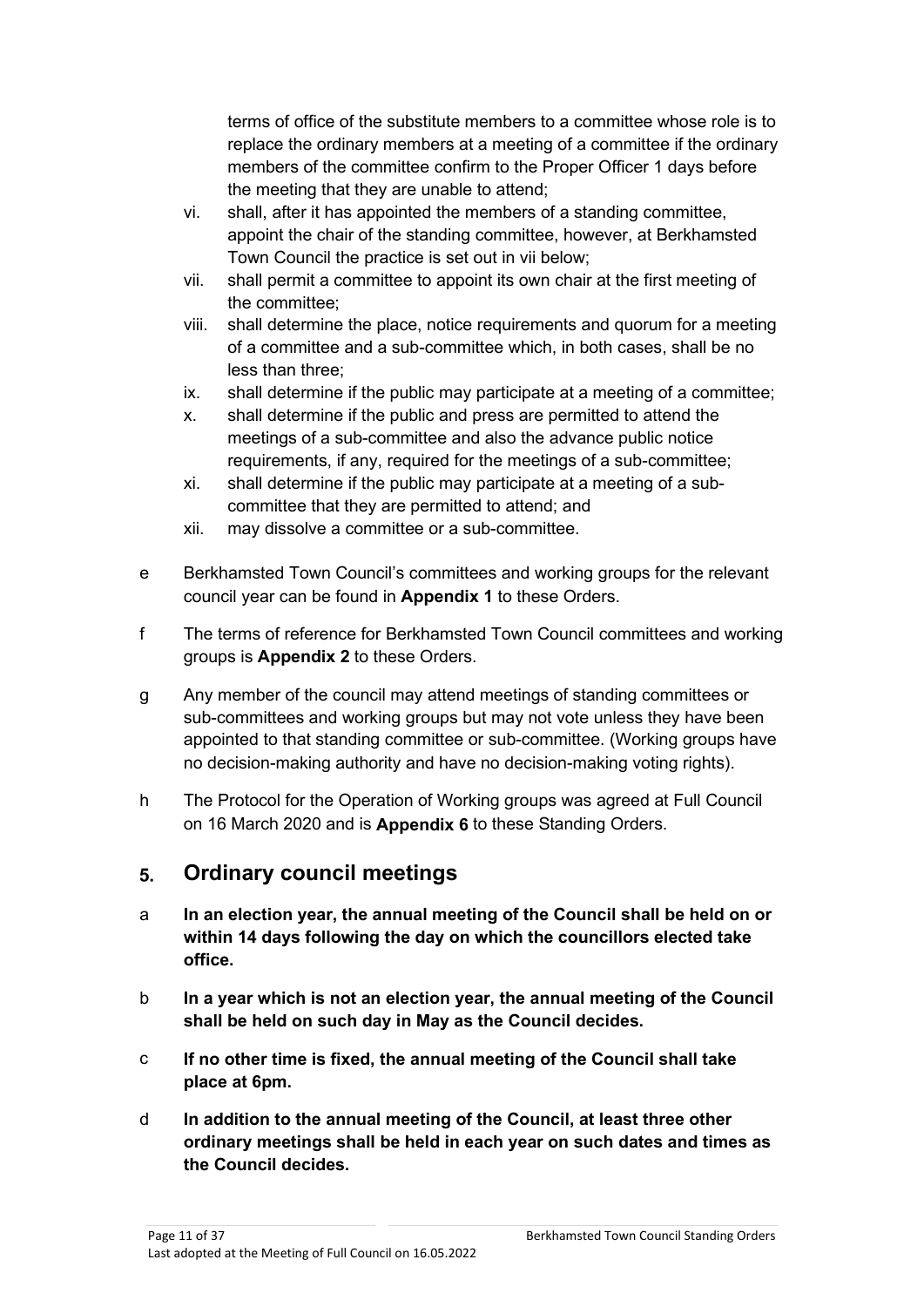- e **The first business conducted at the annual meeting of the Council shall be the election of the Town Mayor and Deputy Town Mayor of the Council.**
- f **The Town Mayor of the Council, unless he/she has resigned or becomes disqualified, shall continue in office and preside at the annual meeting until his/her successor is elected at the next annual meeting of the Council.**
- g **The Deputy Town Mayor of the Council, unless he/she resigns or becomes disqualified, shall hold office until immediately after the election of the Town Mayor of the Council at the next annual meeting of the Council.**
- h **In an election year, if the current Town Mayor of the Council has not been re-elected as a member of the Council, he/she shall preside at the annual meeting until a successor Town Mayor of the Council has been elected. The current Town Mayor of the Council shall not have an original vote in respect of the election of the new Town Mayor of the Council but shall give a casting vote in the case of an equality of votes.**
- i **In an election year, if the current Town Mayor of the Council has been reelected as a member of the Council, he/she shall preside at the annual meeting until a new Town Mayor of the Council has been elected. He/she may exercise an original vote in respect of the election of the new Town Mayor of the Council and shall give a casting vote in the case of an equality of votes.**
- j Following the election of the Town Mayor and Deputy Town Mayor of the Council at the annual meeting, the business shall include:
	- i. **In an election year, delivery by the Town Mayor of the Council and councillors of their acceptance of office forms unless the Council resolves for this to be done at a later date. In a year which is not an election year, delivery by the Town Mayor of the Council of his/her acceptance of office form unless the Council resolves for this to be done at a later date;**
	- ii. Confirmation of the accuracy of the minutes of the last meeting of the Council;
	- iii. Receipt of the minutes of the last meeting of a committee;
	- iv. Consideration of the recommendations made by a committee;
	- v. Review of delegation arrangements to committees, sub-committees, staff and other local authorities;
	- vi. Review of the terms of reference for committees;
	- vii. Appointment of members to existing committees;
	- viii. Appointment of any new committees in accordance with standing order 4;
	- ix. Review and adoption of appropriate standing orders and financial regulations;
	- x. Review of arrangements (including legal agreements) with other local authorities, not-for-profit bodies and businesses.
	- xi. Review of representation on or work with external bodies and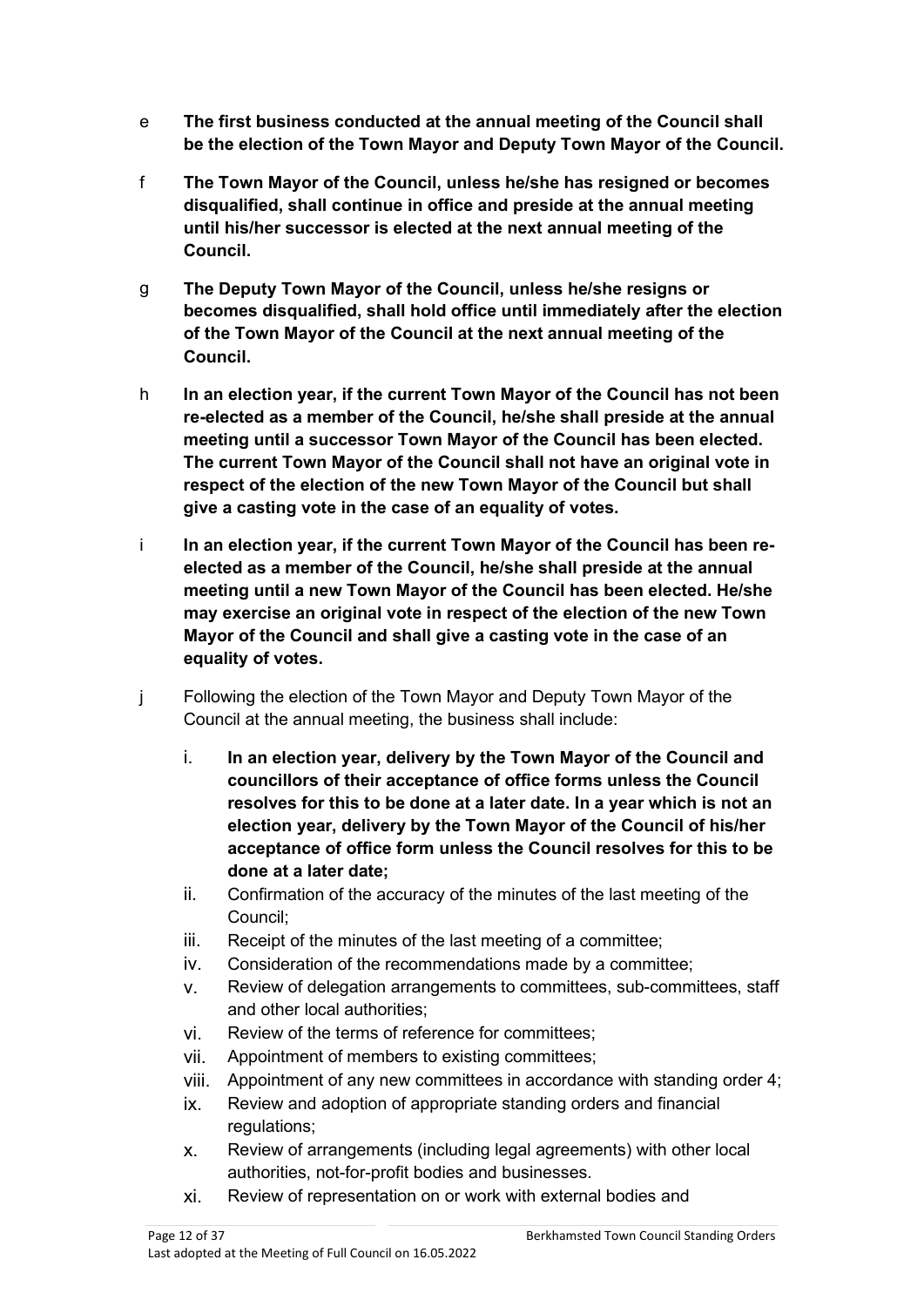arrangements for reporting back;

- xii. In an election year, to make arrangements with a view to the Council becoming eligible to exercise the general power of competence in the future;
- xiii. Review of inventory of land and other assets including buildings and office equipment;
- xiv. Confirmation of arrangements for insurance cover in respect of all insurable risks;
- xv. Review of the Council's and/or staff subscriptions to other bodies;
- xvi. Review of the Council's complaints procedure;
- xvii. Review of the Council's policies, procedures and practices in respect of its obligations under freedom of information and data protection legislation;
- xviii. Review of the Council's policy for dealing with the press/media;
- xix. Review of the Council's employment policies and procedures;
- xx. Review of the Council's expenditure incurred under s.137 of the Local Government Act 1972 or the general power of competence.
- xxi. Determining the time and place of ordinary meetings of the Council up to and including the next annual meeting of the Council.
- <span id="page-12-0"></span>6. **Extraordinary meetings of the council, committees and sub-committees**
- a **The Town Mayor of the Council may convene an extraordinary meeting of the Council at any time.**
- b **If the Town Mayor of the Council does not call an extraordinary meeting of the Council within seven days of having been requested in writing to do so by two councillors, any two councillors may convene an extraordinary meeting of the Council. The public notice giving the time, place and agenda for such a meeting shall be signed by the two councillors.**
- c The chair of a committee [or a sub-committee] may convene an extraordinary meeting of the committee [or the sub-committee] at any time.
- d If the chair of a committee [or a sub-committee] does not call an extraordinary meeting within 5 working days days of having been requested to do so by 2 members of the committee [or the sub-committee], any 2 members of the committee [or the sub-committee] may convene an extraordinary meeting of the committee [or a sub-committee].

#### <span id="page-12-1"></span>**Previous resolutions**  $\overline{7}$ .

- a A resolution shall not be reversed within six months except either by a special motion, which requires written notice by at least 4 councillors to be given to the Proper Officer in accordance with standing order 9, or by a motion moved in pursuance of the recommendation of a committee or a sub-committee.
- b When a motion moved pursuant to standing order 7(a) has been disposed of, no similar motion may be moved for a further six months.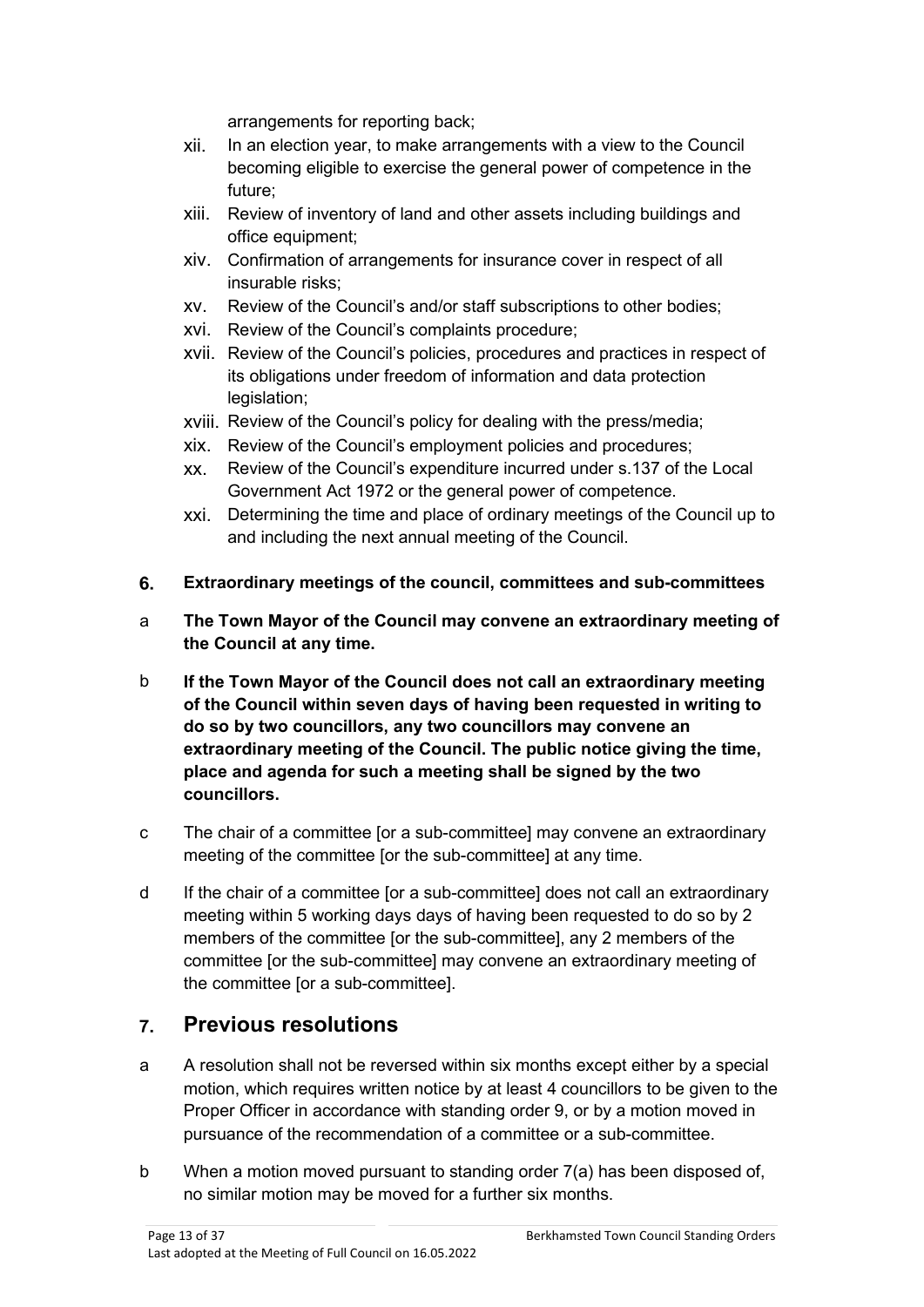## <span id="page-13-0"></span>**Voting on appointments**

a Where more than two persons have been nominated for a position to be filled by the Council and none of those persons has received an absolute majority of votes in their favour, the name of the person having the least number of votes shall be struck off the list and a fresh vote taken. This process shall continue until a majority of votes is given in favour of one person. A tie in votes may be settled by the casting vote exercisable by the chair of the meeting.

#### <span id="page-13-1"></span> $9<sub>-</sub>$ **Motions for a meeting that require written notice to be given to the proper officer**

- a A motion shall relate to the responsibilities of the meeting for which it is tabled and, in any event, shall relate to the performance of the Council's statutory functions, powers and obligations or an issue which specifically affects the Council's area or its residents.
- b No motion may be moved at a meeting unless it is on the agenda and the mover has given written notice of its wording to the Proper Officer at least 7clear days before the meeting. Clear days do not include the day of the notice or the day of the meeting.
- c The Proper Officer may, before including a motion on the agenda received in accordance with standing order 9(b), correct obvious grammatical or typographical errors in the wording of the motion.
- d If the Proper Officer considers the wording of a motion received in accordance with standing order 9(b) is not clear in meaning, the motion shall be rejected until the mover of the motion resubmits it, so that it can be understood, in writing, to the Proper Officer at least 5 clear days before the meeting.
- e If the wording or subject of a proposed motion is considered improper, the Proper Officer shall consult with the chair of the forthcoming meeting or, as the case may be, the councillors who have convened the meeting, to consider whether the motion shall be included in the agenda or rejected.
- f The decision of the Proper Officer as to whether or not to include the motion on the agenda shall be final.
- g Motions received shall be recorded and numbered in the order that they are received.
- h Motions rejected shall be recorded with an explanation by the Proper Officer of the reason for rejection.

## <span id="page-13-2"></span>**Motions at a meeting that do not require written notice**

- a The following motions may be moved at a meeting without written notice to the Proper Officer:
	- i. to correct an inaccuracy in the draft minutes of a meeting;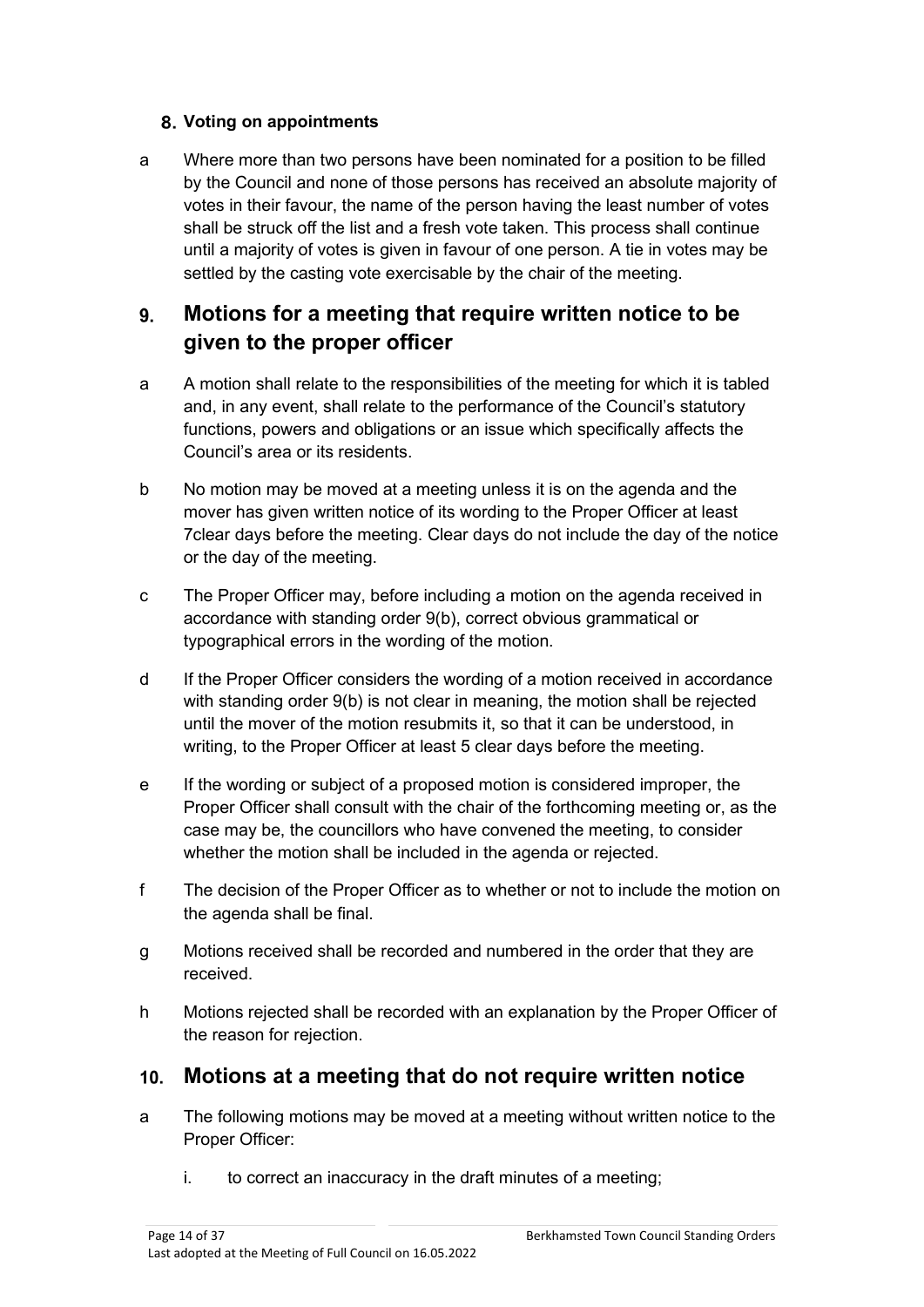- ii. to move to a vote;
- iii. to defer consideration of a motion;
- iv. to refer a motion to a particular committee or sub-committee;
- v. to appoint a person to preside at a meeting;
- vi. to change the order of business on the agenda;
- vii. to proceed to the next business on the agenda;
- viii. to require a written report;
- ix. to appoint a committee or sub-committee and their members;
- x. to extend the time limits for speaking;
- xi. to exclude the press and public from a meeting in respect of confidential or other information which is prejudicial to the public interest;
- xii. to not hear further from a councillor or a member of the public;
- xiii. to exclude a councillor or member of the public for disorderly conduct;
- xiv. to temporarily suspend the meeting;
- xv. to suspend a particular standing order (unless it reflects mandatory statutory or legal requirements);
- xvi. to adjourn the meeting; or
- xvii. to close the meeting.

#### <span id="page-14-0"></span>**Management of information**  $11.$

See also standing order 20.

- a **The Council shall have in place and keep under review, technical and organisational measures to keep secure information (including personal data) which it holds in paper and electronic form. Such arrangements shall include deciding who has access to personal data and encryption of personal data.**
- b **The Council shall have in place, and keep under review, policies for the retention and safe destruction of all information (including personal data) which it holds in paper and electronic form. The Council's retention policy shall confirm the period for which information (including personal data) shall be retained or if this is not possible the criteria used to determine that period (e.g., the Limitation Act 1980).**
- c **The agenda, papers that support the agenda and the minutes of a meeting shall not disclose or otherwise undermine confidential information or personal data without legal justification.**
- d **Councillors, staff, the Council's contractors and agents shall not disclose confidential information or personal data without legal justification.**

## <span id="page-14-1"></span>**Draft minutes**

Full Council meetings Committee meetings Sub-committee meetings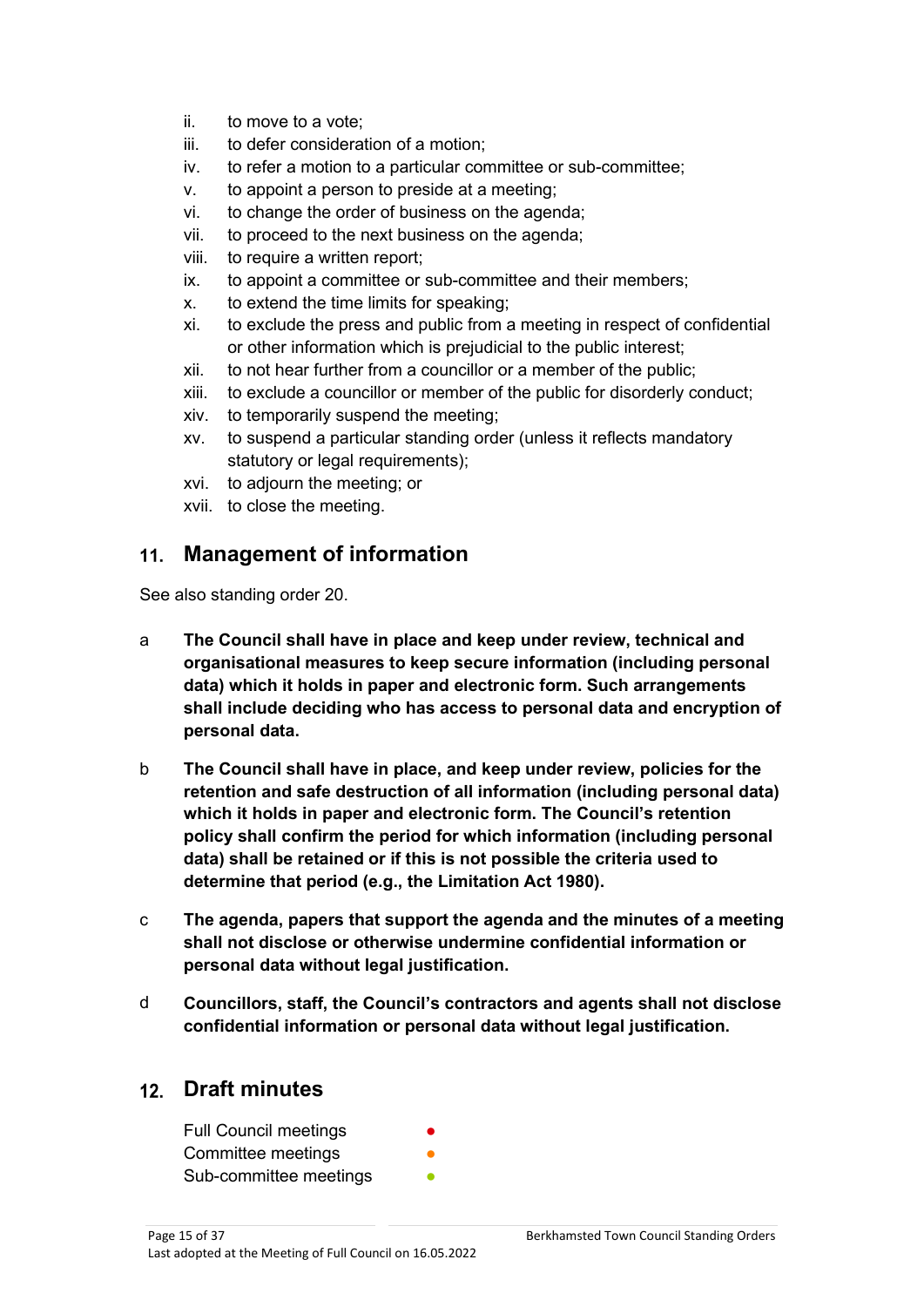- a If the draft minutes of a preceding meeting have been served on councillors with the agenda to attend the meeting at which they are due to be approved for accuracy, they shall be taken as read.
- b There shall be no discussion about the draft minutes of a preceding meeting except in relation to their accuracy. A motion to correct an inaccuracy in the draft minutes shall be moved in accordance with standing order 10(a)(i).
- c The accuracy of draft minutes, including any amendment(s) made to them, shall be confirmed by resolution and shall be signed by the chair of the meeting and stand as an accurate record of the meeting to which the minutes relate.
- d If the chair of the meeting does not consider the minutes to be an accurate record of the meeting to which they relate, he/she shall sign the minutes and include a paragraph in the following terms or to the same effect:

"The chair of this meeting does not believe that the minutes of the meeting of the () held on [date] in respect of () were a correct record but his/her view was not upheld by the meeting and the minutes are confirmed as an accurate record of the proceedings."

- e The signed minutes of a meeting form the legal records of the Council's decisions.
- 。<br>● ● ● f **If the Council's gross annual income or expenditure (whichever is higher) does not exceed £25,000, it shall publish draft minutes on a website which is publicly accessible and free of charge not later than one month after the meeting has taken place.**
	- g Subject to the publication of draft minutes in accordance with standing order 12(e) and standing order 20(a) and following a resolution which confirms the accuracy of the minutes of a meeting, the draft minutes or recordings of the meeting for which approved minutes exist shall be destroyed.

## <span id="page-15-0"></span>**Code of conduct and dispensations**

See also standing order 3(u).

- a All councillors and non-councillors with voting rights shall observe the code of conduct adopted by the council. A copy of the Berkhamsted Town Council's Code of Conduct, first adopted on 23 July 2012, is **Appendix 2** of these Orders. This Code of Conduct has been drawn up in accordance with the Localism Act 2011 and is consistent with the "Nolan principles" of standards in public life (selflessness, integrity, objectivity, accountability, openness, honesty and leadership). The Planning Code of Practice is **Appendix 3 (a)** of these Orders and supplements the Code of Conduct.
- b Unless he/she has been granted a dispensation, a councillor or non-councillor with voting rights shall withdraw from a meeting when it is considering a matter in which he/she has a disclosable pecuniary interest. He/she may return to the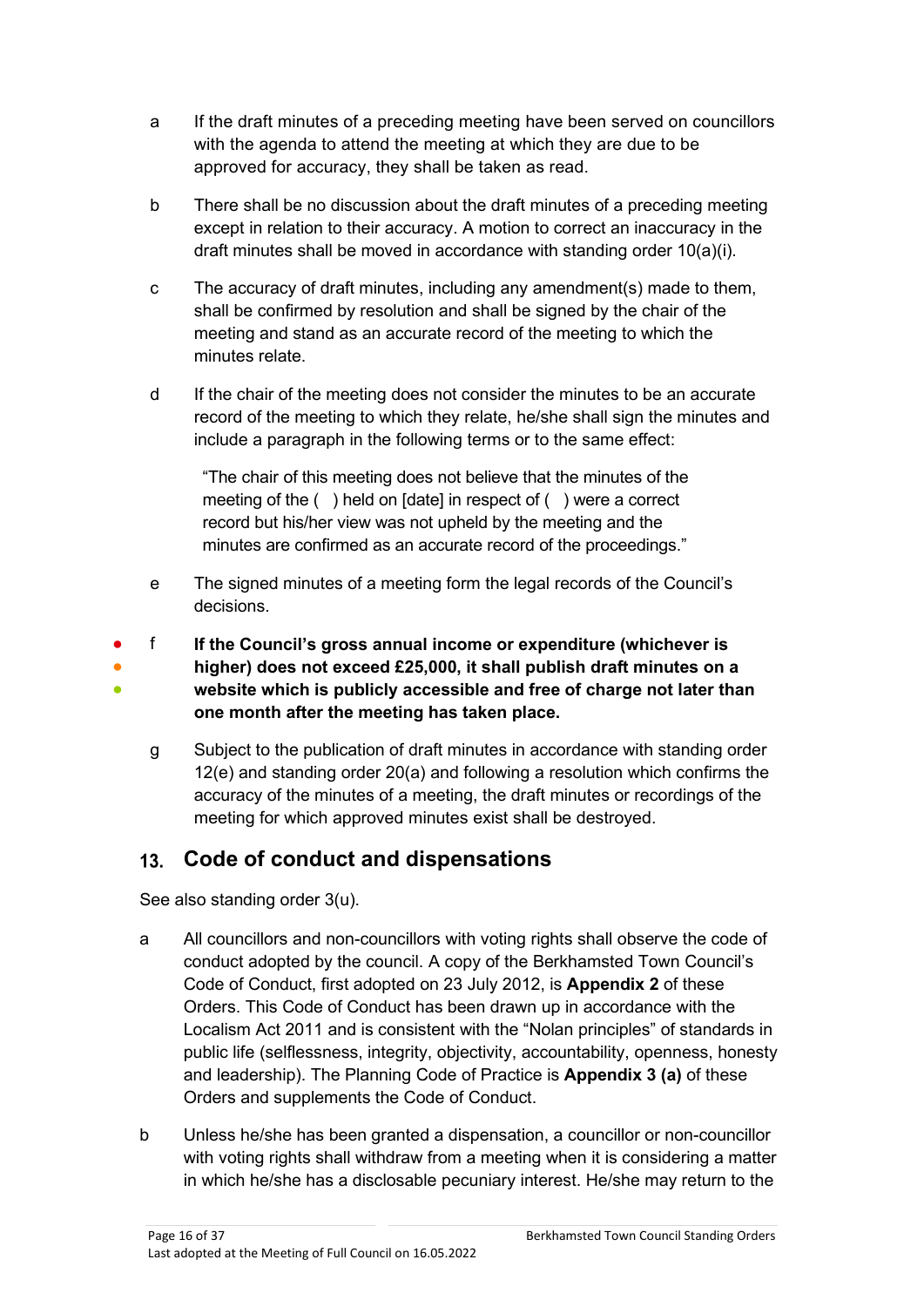meeting after it has considered the matter in which he/she had the interest.

- c Unless he/she has been granted a dispensation, a councillor or non-councillor with voting rights shall withdraw from a meeting when it is considering a matter in which he/she has another interest if so, required by the Council's code of conduct. He/she may return to the meeting after it has considered the matter in which he/she had the interest
- d **Dispensation requests shall be in writing and submitted to the Proper Officer** as soon as possible before the meeting, or failing that, at the start of the meeting for which the dispensation is required.
- e A decision as to whether to grant a dispensation shall be made by the Proper Officer and that decision is final.
- f A dispensation request shall confirm:
	- i. the description and the nature of the disclosable pecuniary interest or other interest to which the request for the dispensation relates;
	- ii. whether the dispensation is required to participate at a meeting in a discussion only or a discussion and a vote;
	- iii. the date of the meeting or the period (not exceeding four years) for which the dispensation is sought; and
	- iv. an explanation as to why the dispensation is sought.
	- g Subject to standing orders 13(d) and (f) above, dispensations requests shall be considered by the Proper Officer before the meeting or, if this is not possible, at the start of the meeting for which the dispensation is required.
- **h A dispensation may be granted in accordance with standing order 13(e) if having regard to all relevant circumstances any of the following apply:**
	- **i. without the dispensation the number of persons prohibited from participating in the particular business would be so great a proportion of the meeting transacting the business as to impede the transaction of the business;**
	- **ii. granting the dispensation is in the interests of persons living in the Council's area; or**
	- **iii. it is otherwise appropriate to grant a dispensation.**

## <span id="page-16-0"></span>**Code of conduct complaints**

- a Upon notification by Dacorum Borough Council that it is dealing with a complaint that a councillor or non-councillor with voting rights has breached the Council's code of conduct, the Proper Officer shall, subject to standing order 11, report this to the Council.
- b Where the notification in standing order 14(a) relates to a complaint made by the Proper Officer, the Proper Officer shall notify the Town Mayor of the Council of this fact, and the Mayor shall nominate another staff member to assume the duties of the Proper Officer in relation to the complaint until it has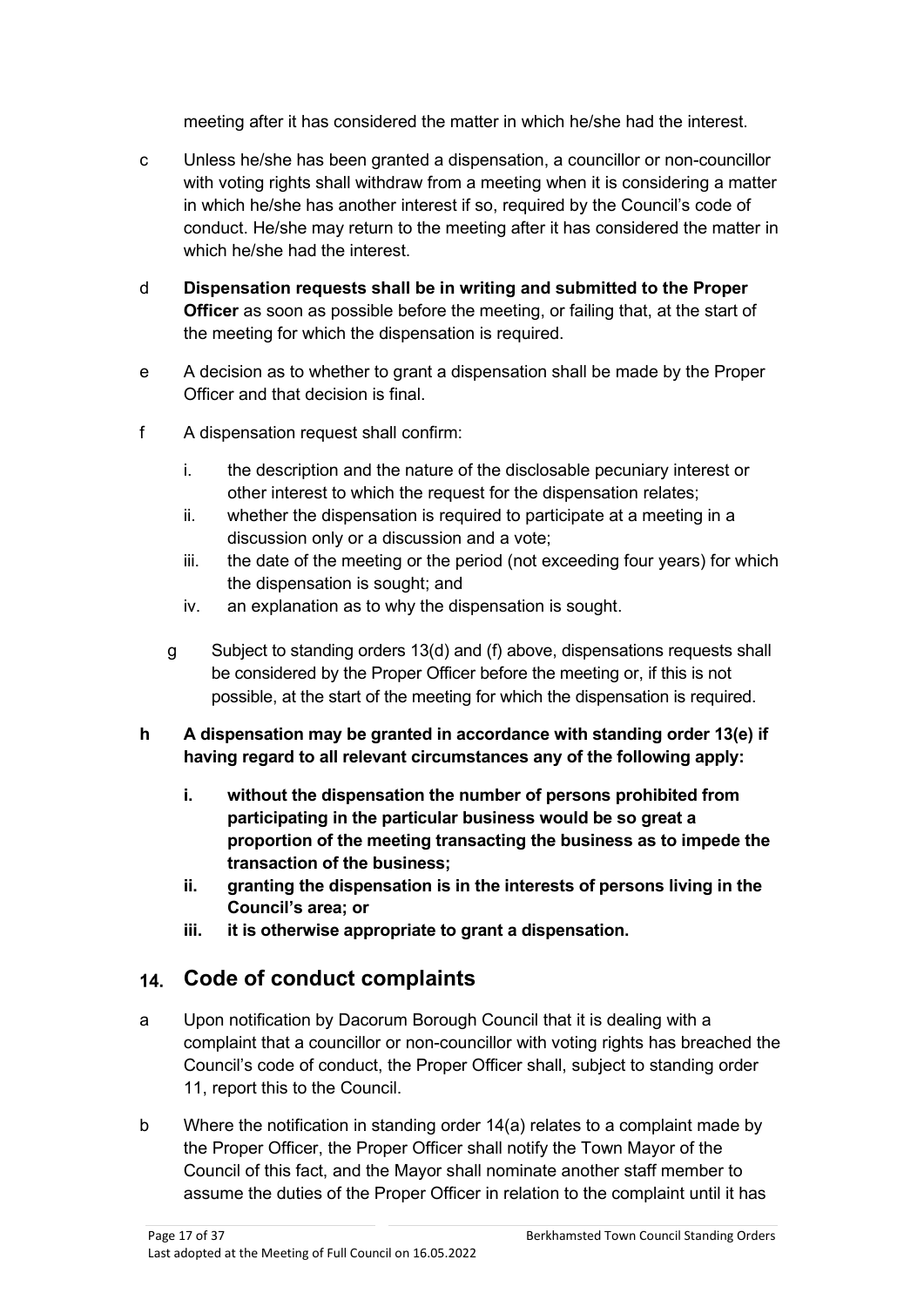been determined and the Council has agreed what action, if any, to take in accordance with standing order 14(d).

- c The Council may:
	- i. provide information or evidence where such disclosure is necessary to investigate the complaint or is a legal requirement;
	- ii. seek information relevant to the complaint from the person or body with statutory responsibility for investigation of the matter;
- d **Upon notification by Dacorum Borough Council that a councillor or noncouncillor with voting rights has breached the Council's code of conduct, the Council shall consider what, if any, action to take against them. Such action excludes disqualification or suspension from office.**

## <span id="page-17-0"></span>**Proper officer**

- a The Proper Officer shall be either (i) the clerk or (ii) other staff member(s) nominated by the Council to undertake the work of the Proper Officer when the Proper Officer is absent.
- b The Proper Officer shall:
	- i. **at least three clear days before a meeting of the council, a committee** or a sub-committee**,**
		- **serve on councillors by delivery or post at their residences or by email authenticated in such manner as the Proper Officer thinks fit, a signed summons confirming the time, place and the agenda (provided the councillor has consented to service by email),**
		- **Provide, in a conspicuous place, public notice of the time, place and agenda (provided that the public notice with agenda of an extraordinary meeting of the Council convened by councillors is signed by them);** and
		- at least three clear days before a meeting of the council, a committee and a sub-committee serve on councillors a summons, by email, confirming the time, place and the agenda provided any such email contains the electronic signature and title of the Proper Officer. {As agreed at the Annual Town Council meeting of Berkhamsted Town Council held on 18 May 2015 councillors can consent to receive their summons by email by completing and returning the consent form to the Town Clerk.}

*See standing order 3(b) for the meaning of clear days for a meeting of a full council and standing order 3(c) for the meaning of clear days for a meeting of a committee;*

ii. subject to standing order 9, include on the agenda all motions in the order received unless a councillor has given written notice at least 5 days before the meeting confirming his withdrawal of it;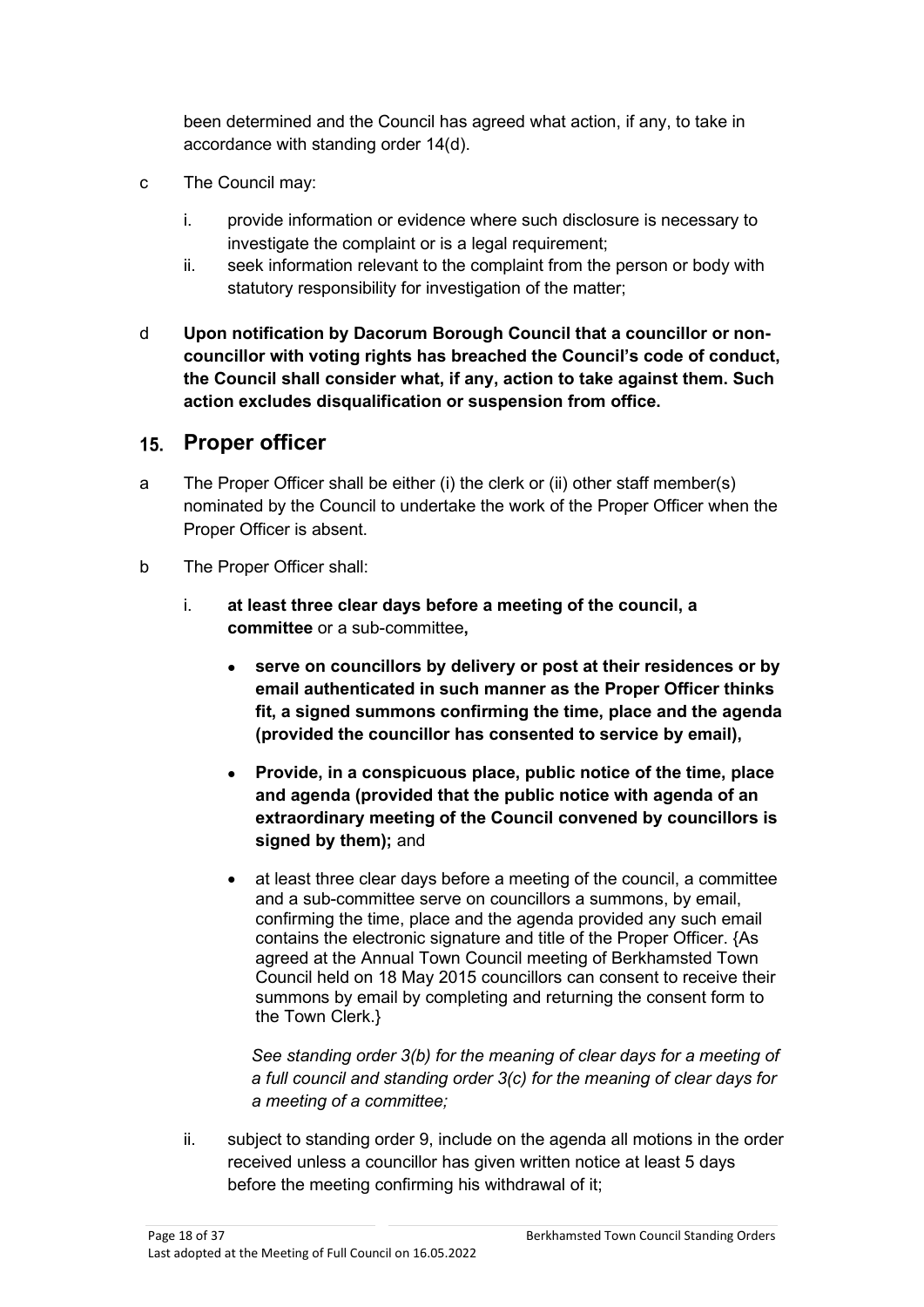- iii. **convene a meeting of the Council for the election of a new Town Mayor of the Council, occasioned by a casual vacancy in his/her office;**
- iv. **facilitate inspection of the minute book by local government electors;**
- v. **receive and retain copies of byelaws made by other local authorities;**
- vi. hold acceptance of office forms from councillors;
- vii. hold a copy of every councillor's register of interests;
- viii. assist with responding to requests made under freedom of information legislation and rights exercisable under data protection legislation, in accordance with the Council's relevant policies and procedures;
- ix. receive and send general correspondence and notices on behalf of the Council except where there is a resolution to the contrary;
- x. assist in the organisation of, storage of, access to, security of and destruction of information held by the Council in paper and electronic form subject to the requirements of data protection and freedom of information legislation and other legitimate requirements (e.g., the Limitation Act 1980);
- xi. arrange for legal deeds to be executed; (*see also standing order 23);*
- xii. arrange or manage the prompt authorisation, approval, and instruction regarding any payments to be made by the Council in accordance with its financial regulations;
- xiii. record every planning application notified to the Council and the Council's response to the local planning authority in a book for such purpose;
- xiv. refer a planning application received by the Council to the Chair or in his/her absence Vice-Chair of the Town Planning Committee] within two working days of receipt to facilitate an extraordinary meeting if the nature of a planning application requires consideration before the next Full Town Planning Committee meeting;
- xv. manage access to information about the Council via the publication scheme; and

#### <span id="page-18-0"></span>**Responsible financial officer**   $16.$

a The Council shall appoint appropriate staff member(s) to undertake the work of the Responsible Financial Officer when the Responsible Financial Officer is absent.

## <span id="page-18-1"></span>**Accounts and accounting statements**

- a "Proper practices" in standing orders refer to the most recent version of "Governance and Accountability for Local Councils – a Practitioners' Guide".
- b All payments by the Council shall be authorised, approved and paid in accordance with the law, proper practices and the Council's financial regulations.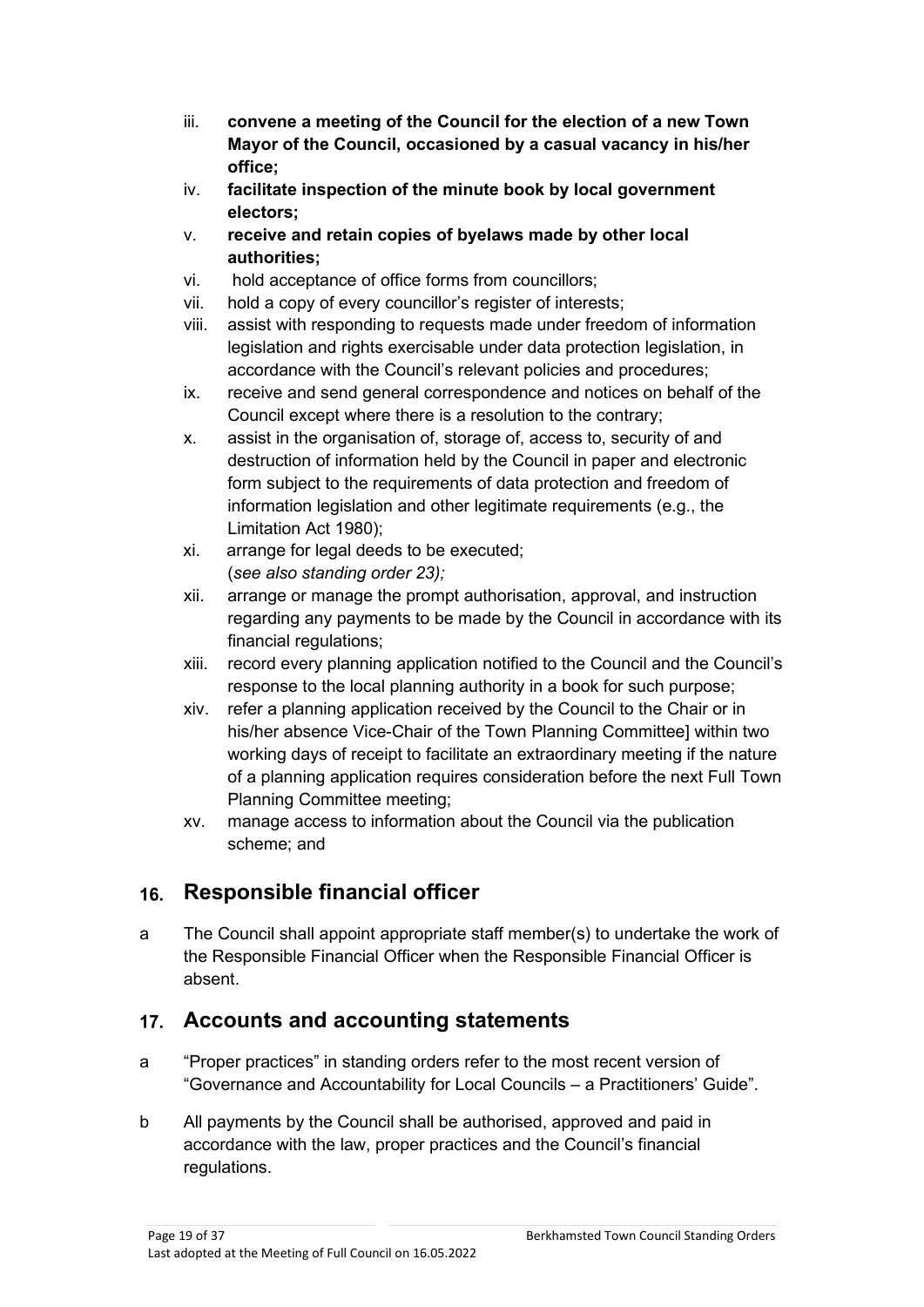- c The Responsible Financial Officer shall supply to members of the Finance and [Policy Committee before each meeting (with copies to other members of the Council) a statement summarising up to the last month end:
	- i. the Council's receipts and payments (or income and expenditure) for each quarter;
	- ii. the Council's aggregate receipts and payments (or income and expenditure) for the year to date;
	- iii. the balances held at the end of the quarter being reported and which includes a comparison with the budget for the financial year and highlights any actual or potential overspends.

And which includes a comparison with the budget for the financial year and highlights any actual or potential overspends.

- d As soon as possible after the financial year end at 31 March, the Responsible Financial Officer shall provide:
	- i. each councillor with a statement summarising the Council's receipts and payments (or income and expenditure) for the last quarter and the year to date for information; and
	- ii. to the Council the accounting statements for the year in the form of Section 2 of the annual governance and accountability return, as required by proper practices, for consideration and approval.
- e The year-end accounting statements shall be prepared in accordance with proper practices and apply the form of accounts determined by the Council (receipts and payments, or income and expenditure) for the year to 31 March. A completed draft annual governance and accountability return shall be presented to all councillors at least 14 days prior to anticipated approval by the Council. The annual governance and accountability return of the Council, which is subject to external audit, including the annual governance statement, shall be presented to the Council for consideration and formal approval before 30 June.

## <span id="page-19-0"></span>**Financial controls and procurement**

- a. The Council shall consider and approve financial regulations drawn up by the Responsible Financial Officer, which shall include detailed arrangements in respect of the following:
	- i. the keeping of accounting records and systems of internal controls;
	- ii. the assessment and management of financial risks faced by the Council;
	- iii. the work of the independent internal auditor in accordance with proper practices and the receipt of regular reports from the internal auditor, which shall be required at least annually;
	- iv. the inspection and copying by councillors and local electors of the Council's accounts and/or orders of payments; and
	- v. whether contracts with an estimated value below **£25,000** due to special circumstances are exempt from a tendering process or procurement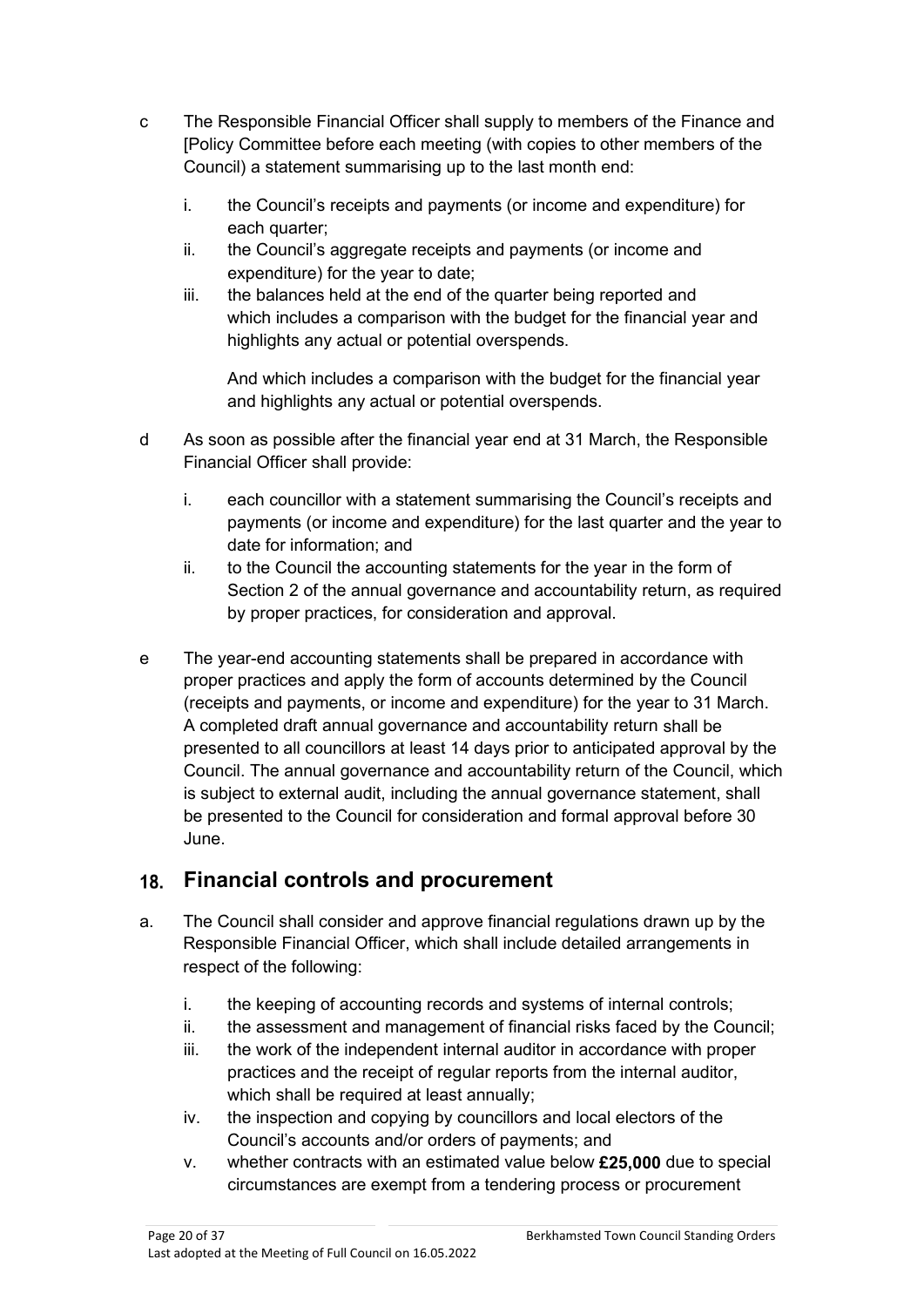exercise.

- b. Financial regulations shall be reviewed regularly and at least annually for fitness of purpose.
- c. **A public contract regulated by the Public Contracts Regulations 2015 with an estimated value in excess of £25,000 but less than the relevant thresholds in standing order 18(f) is subject to the "light touch" arrangements under 109-114 of the Public Contracts Regulations 2015 unless it proposes to use an existing list of approved suppliers (framework agreement).**
- d. Subject to additional requirements in the financial regulations of the Council, the tender process for contracts for the supply of goods, materials, services or the execution of works shall include, as a minimum, the following steps:
	- i. a specification for the goods, materials, services or the execution of works shall be drawn up;
	- ii. an invitation to tender shall be drawn up to confirm (i) the Council's specification (ii) the time, date and address for the submission of tenders (iii) the date of the Council's written response to the tender and (iv) the prohibition on prospective contractors contacting councillors or staff to encourage or support their tender outside the prescribed process;
	- iii. the invitation to tender shall be advertised in a local newspaper and in any other manner that is appropriate;
	- iv. tenders are to be submitted in writing in a sealed marked envelope addressed to the Proper Officer;
	- v. tenders shall be opened by the Proper Officer in the presence of at least one councillor after the deadline for submission of tenders has passed;
	- vi. tenders are to be reported to and considered by the appropriate meeting of the Council or a committee or sub-committee with delegated responsibility.
- e. Neither the Council, nor a committee or a sub-committee with delegated responsibility for considering tenders, is bound to accept the lowest value tender.
- f. **Where the value of a contract is likely to exceed the threshold specified by the Office of Government Commerce from time to time, the Council must consider whether the Public Contracts Regulations 2015 or the Utilities Contracts Regulations 2016 apply to the contract and, if either of those Regulations apply, the Council must comply with procurement rules. NALC's procurement guidance contains further details.**

#### <span id="page-20-0"></span> $19<sub>1</sub>$ **Handling staff matters**

- a A matter personal to a member of staff that is being considered by a meeting of Council or the Support Services Group is subject to standing order 11.
- b Subject to the council's policy regarding absences from work, the council's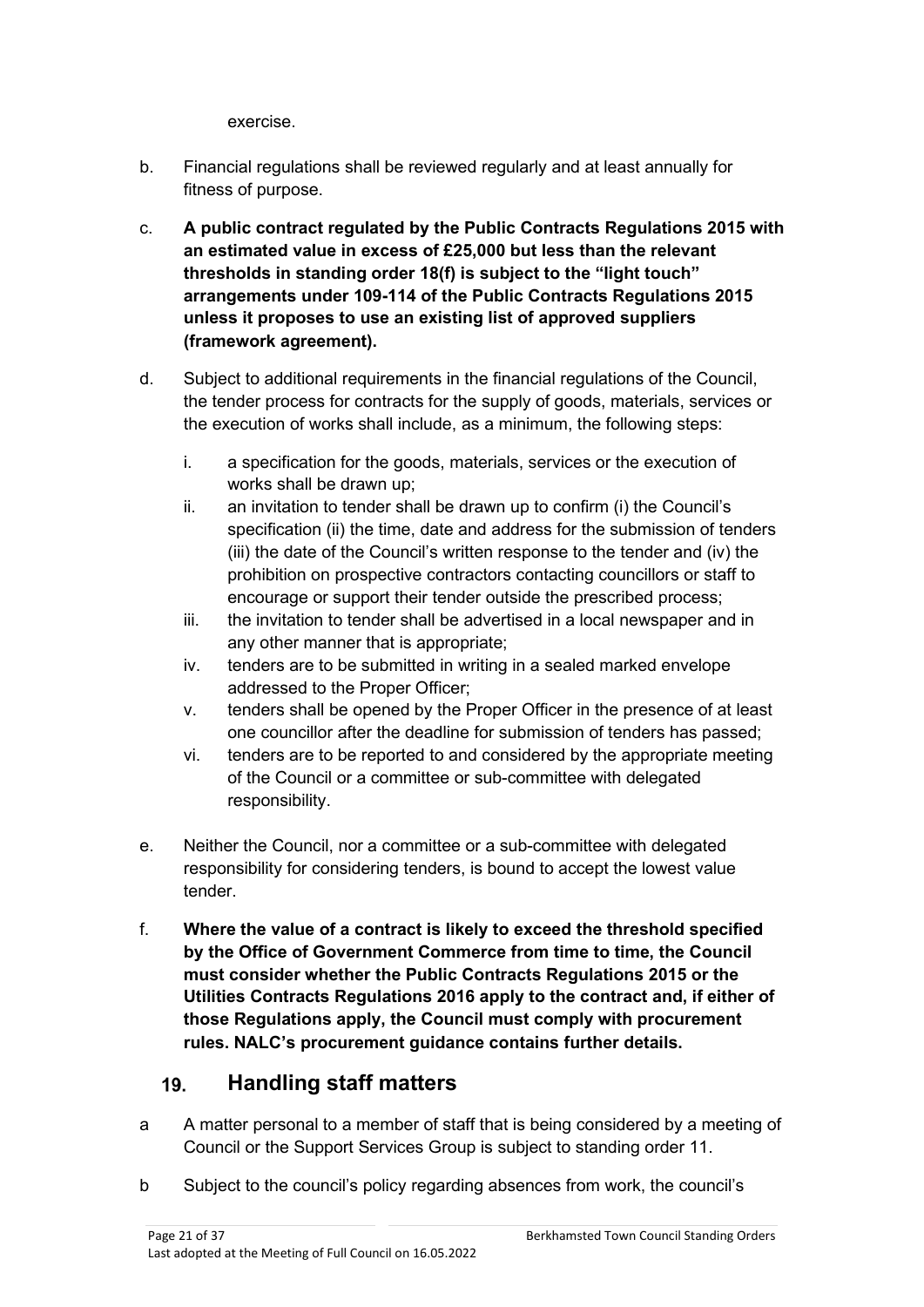most senior member of staff shall notify a member of the Support Services Group of absence occasioned by illness or other reason.

- c Members of the Support Services Group shall conduct a review of the performance and annual appraisal of the work with the Town Clerk. The reviews and appraisal shall be reported in writing. It will be reported to the Finance and Policy Committee that such a review has occurred.
- d Subject to the council's policy regarding the handling of grievance matters, the council's most senior employee shall contact an appropriate member or members of the Support Services Group in respect of an informal or formal grievance matter.
- e Any persons responsible for all or part of the management of staff shall treat the written records of all meetings relating to their performance, capabilities, grievance or disciplinary matters as confidential and secure.
- f The council shall keep all written records relating to employees secure in accordance with the principles of the General Data Protection Regulations 2018 and the Town Council's Privacy statement. All paper records shall be secured and locked and electronic records shall be password protected and encrypted.
- g Only persons with line management responsibilities shall have access to staff records referred to in standing orders 19(f) above if so justified. At Berkhamsted Town Council the Town Clerk (or the Deputy Clerk in their absence) and Town Mayor (or the Deputy Mayor in their absence) currently have line management responsibilities.
- h Access and means of access by keys and/or computer passwords to records of employment referred to in standing orders 19(f) shall be controlled by the Town Clerk.

## <span id="page-21-0"></span>**Responsibilities to provide information**

See also standing order 21.

- a **In accordance with freedom of information legislation, the Council shall publish information in accordance with its publication scheme and respond to requests for information held by the Council.**
- b. **The Council, shall publish information in accordance with the requirements of the Local Government (Transparency Requirements) (England) Regulations 2015**.

#### <span id="page-21-1"></span> $21.$ **Responsibilities under data protection legislation**

Below is not an exclusive list. See also standing order 11.

a The Council may appoint a Data Protection Officer.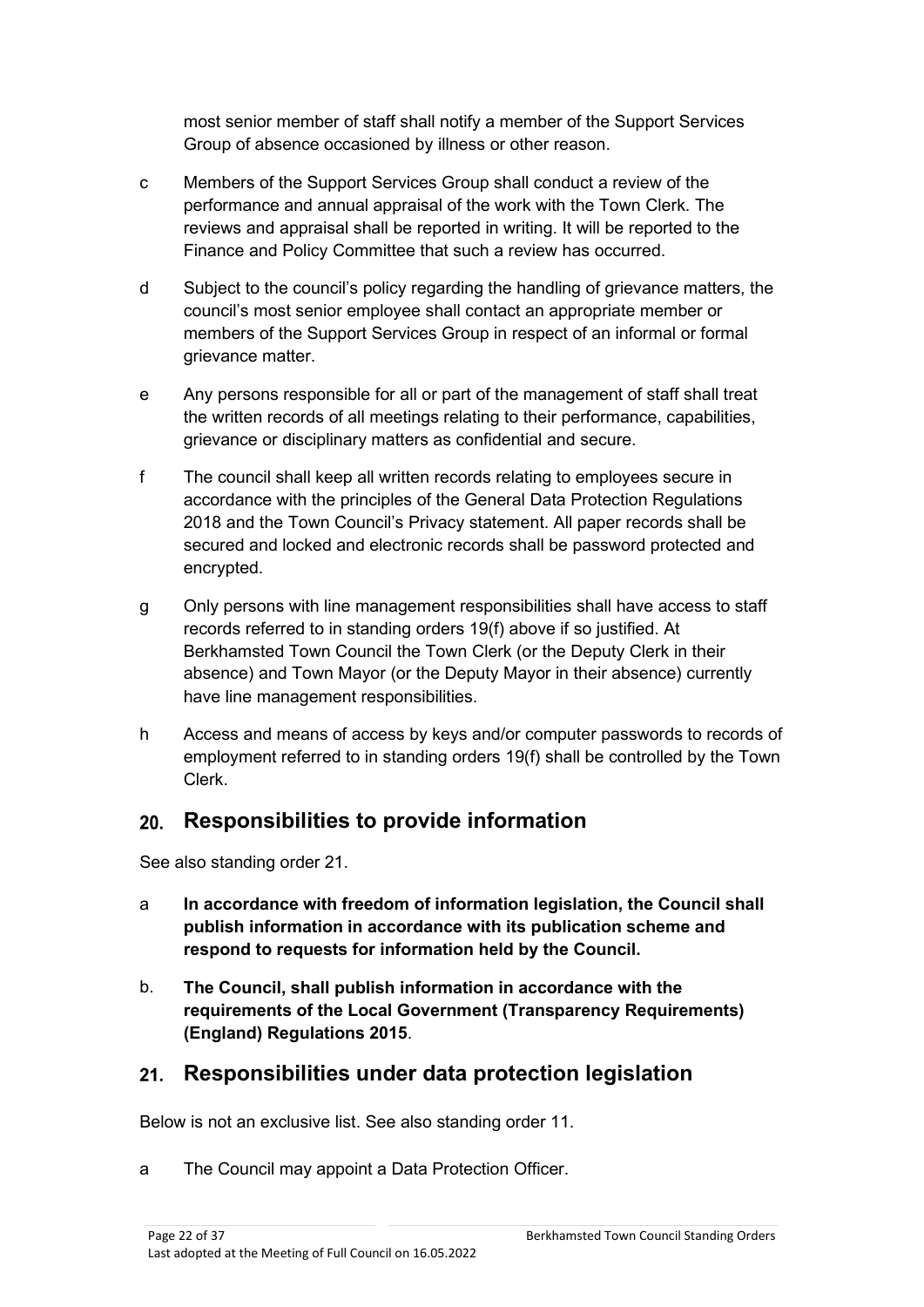- b **The Council shall have policies and procedures in place to respond to an individual exercising statutory rights concerning his personal data.**
- c **The Council shall have a written policy in place for responding to and managing a personal data breach.**
- d **The Council shall keep a record of all personal data breaches comprising the facts relating to the personal data breach, its effects and the remedial action taken.**
- e **The Council shall ensure that information communicated in its privacy notice(s) is in an easily accessible and available form and kept up to date.**
- f **The Council shall maintain a written record of its processing activities.**

## <span id="page-22-0"></span>**Relations with the press/media**

- a Requests from the press or other media for an oral or written comment or statement from the Council, its councillors or staff shall be handled in accordance with the Council's policy in respect of dealing with the press and/or other media.
- b The Town Clerk, Town/Deputy Mayor and committee chairs are the primary spokespersons for the Town Council.
- c If councillors wish to respond to questions regarding the views of the Town Council, they should make reference to relevant decisions made by the council, and should avoid speculating on the views of the Town Council if no relevant decision has been made.
- d In any communications regarding the decisions of the Town Council, councillors must take reasonable steps to represent them accurately, including a reference to the date of the decision. Deliberate misrepresentation of decisions taken by the Town Council in communications shall be considered a breach of the code of conduct.
- e When individual town councillors or groups of councillors are communicating their views, they must make it clear that these are individual views, not those of the Town Council. When communicating with the press or public, as in all activities, councillors should adhere to the Nolan principles set out in the code of conduct.

NB: The Town Council's Social Media Policy was approved at Full Council on 16 March 2020 and is **Appendix 5** of these Orders.

#### <span id="page-22-1"></span>**Execution and sealing of legal deeds** 23

See also standing orders 15(b)(xii) and (xvii).

a A legal deed shall not be executed on behalf of the Council unless authorised by a resolution.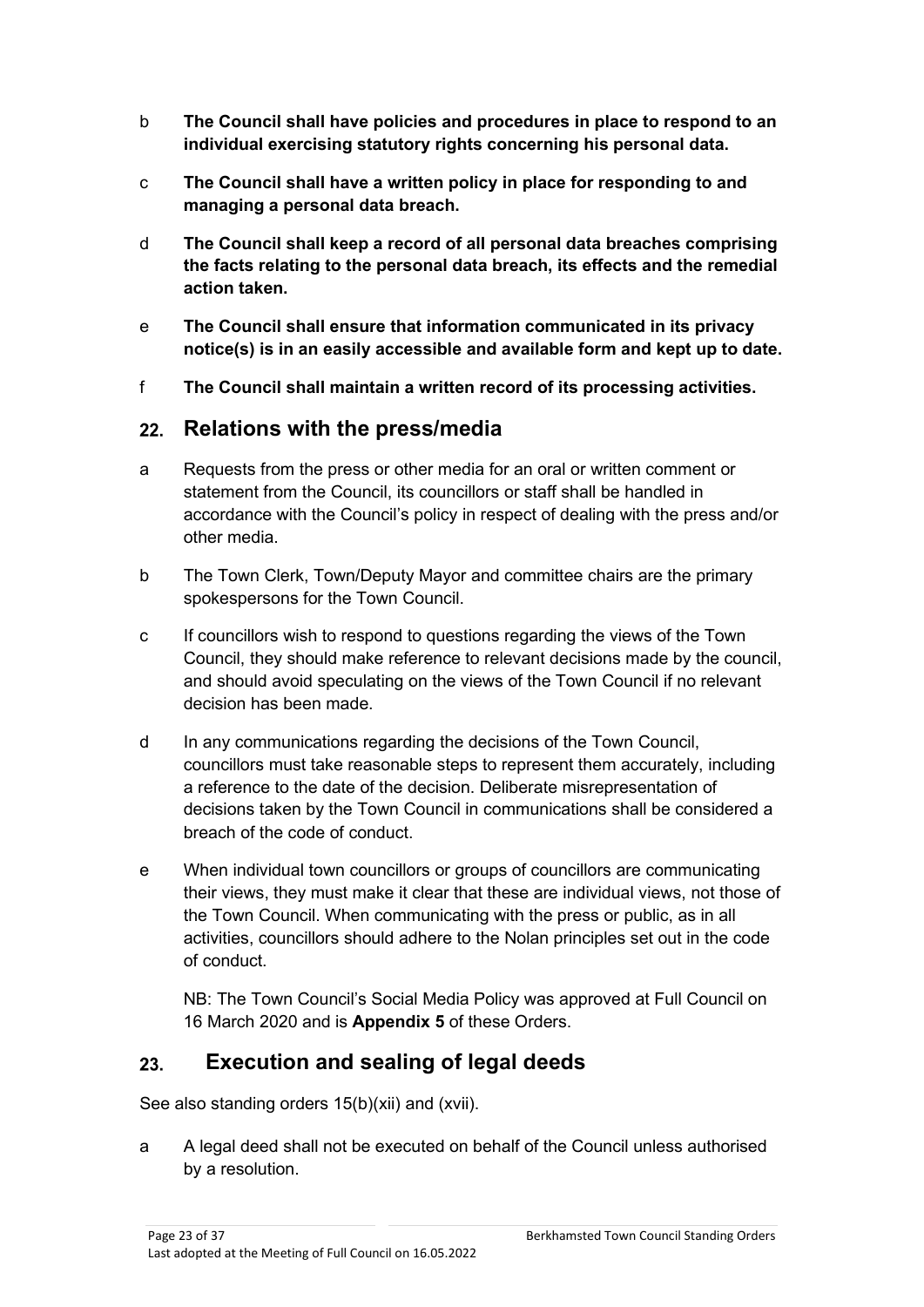b **Subject to standing order 22(a), any two councillors may sign, on behalf of the Council, any deed required by law and the Proper Officer shall witness their signatures.]** 

## <span id="page-23-0"></span>**Communicating with borough and county or unitary councillors**

- a An invitation to attend a meeting of the council shall be sent, together with the agenda, to the ward councillor of Dacorum Borough Council and Hertfordshire County Council representing the area of the council.
- b Unless the Council determines otherwise, a copy of each letter sent Dacorum Borough or to Hertfordshire County Council shall be sent to the ward councillor(s) representing the area of the Council.

## <span id="page-23-1"></span>**Restrictions on councillor activities**

- a. Unless duly authorised no councillor shall:
	- i. inspect any land and/or premises which the Council has a right or duty to inspect; or
	- ii. issue orders, instructions or directions.

#### <span id="page-23-2"></span>**General Power of Competence**   $26.$

- a The Localism Act 2011 gives eligible councils "the power to do anything that individuals generally may do".
- b The council may pass a resolution of eligibility and adopt the power.
- c At the precise moment the council passes a resolution of eligibility, which will be minuted, the number of councillors elected at the last ordinary election, or at a subsequent by-election, must equal or exceed two thirds of its total number of councillors. Additionally, the clerk must hold at least one of the sector specific qualifications and should have completed the relevant training (this includes CiLCA). A council will confirm that it remains eligible (or not) at the next relevant annual meeting of the council. The next relevant annual meeting will be after the next ordinary election in 2023.

## <span id="page-23-3"></span>**Standing orders generally**

- a All or part of a standing order, except one that incorporates mandatory statutory or legal requirements, may be suspended by resolution in relation to the consideration of an item on the agenda for a meeting.
- b A motion to add to or vary or revoke one or more of the Council's standing orders, except one that incorporates mandatory statutory or legal requirements, shall be proposed by a special motion, the written notice by at least 4 councillors to be given to the Proper Officer in accordance with standing order 9.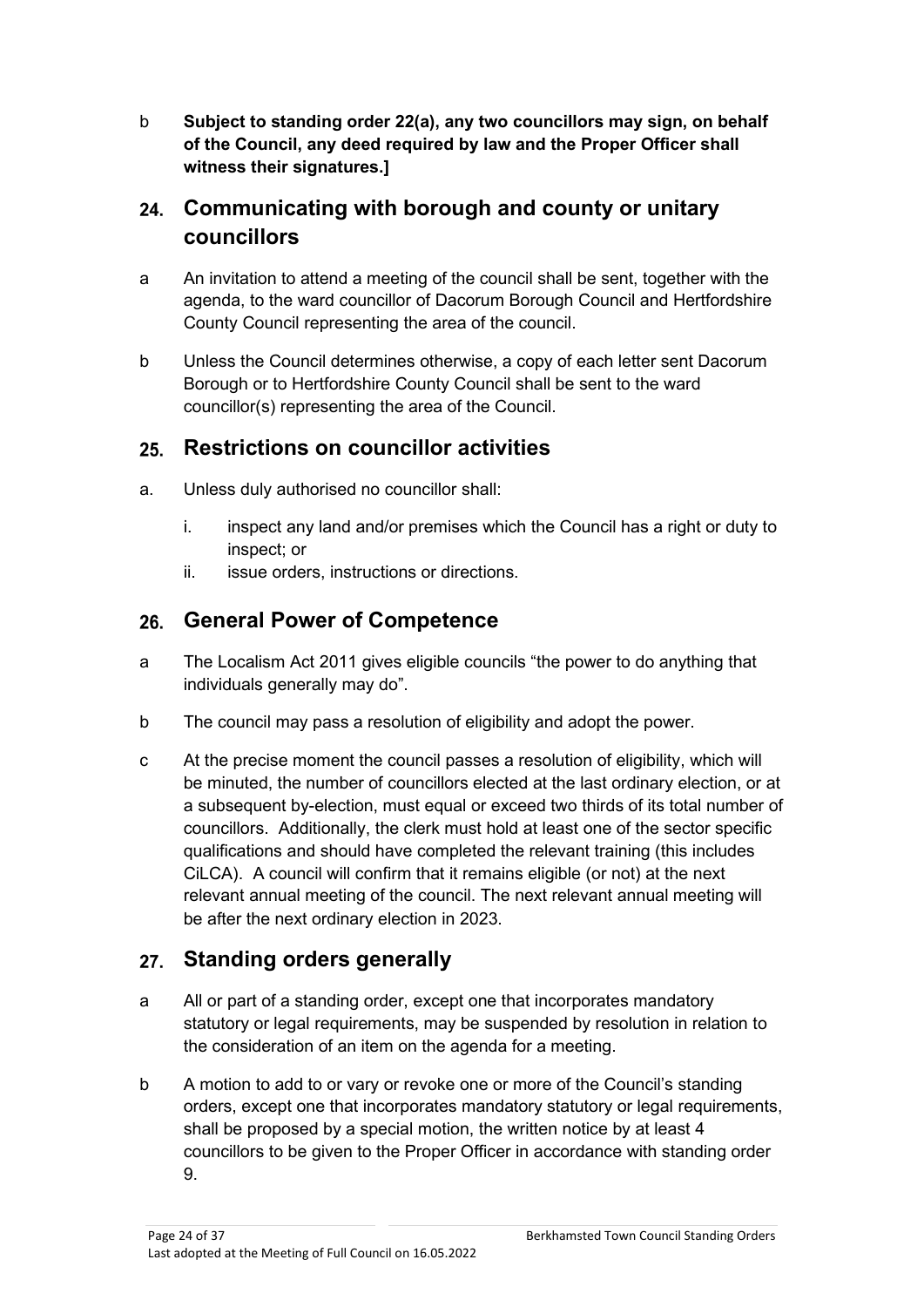- c The Proper Officer shall provide a copy of the Council's standing orders to a councillor as soon as possible.
- d The decision of the chair of a meeting as to the application of standing orders at the meeting shall be final.

© NALC 2020. All rights are reserved. No part of this publication may be reproduced or used for commercial purposes without the written permission of NALC save that councils in membership of NALC have permission to edit and use the model standing orders in this publication for their governance purposes.

The Model Standing Orders 2018 for England were revised in 2020.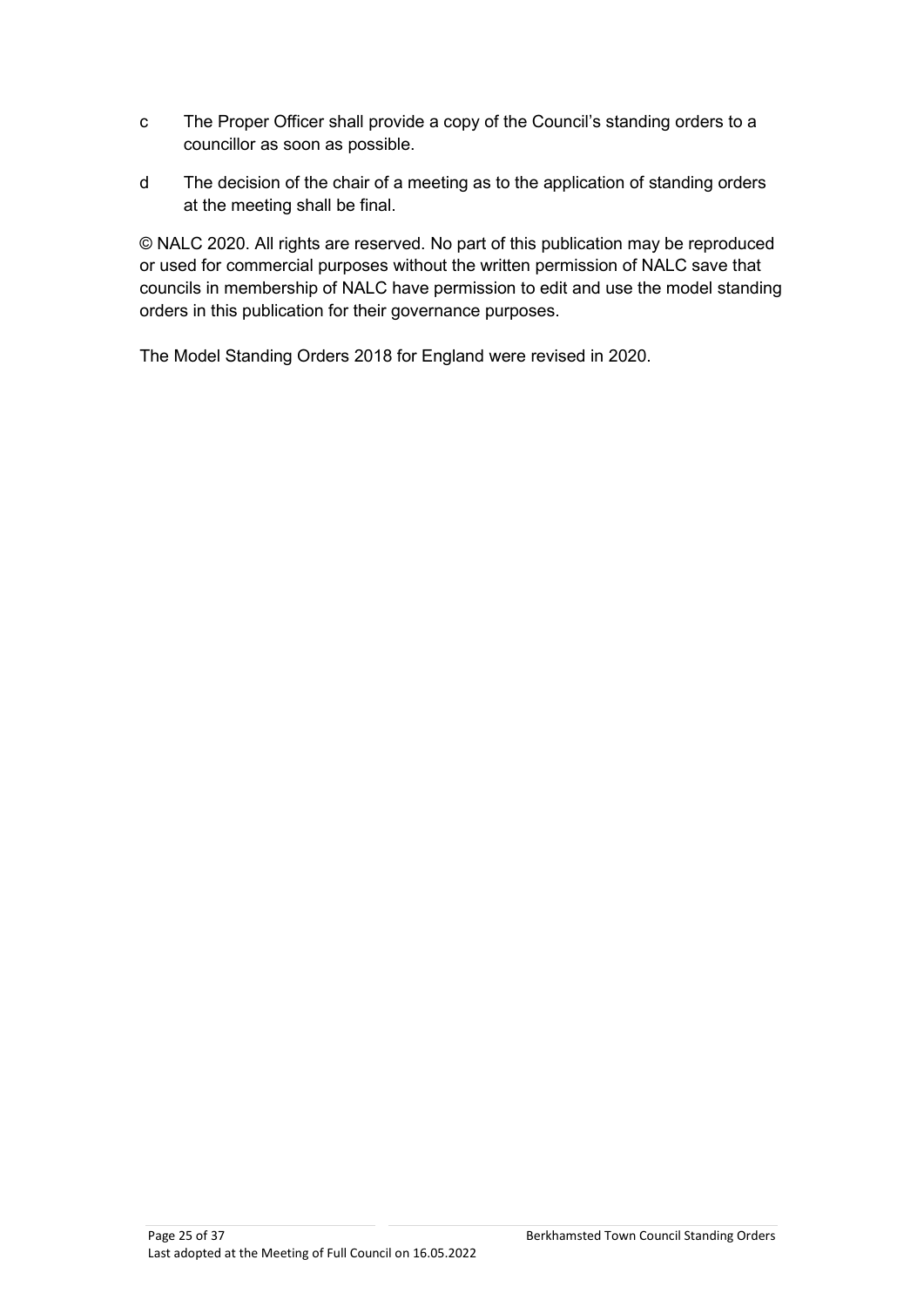## **PART II: CHAIRING MEETINGS LIST OF CONTENTS**

| 1. |                                                                  |  |
|----|------------------------------------------------------------------|--|
| 2. |                                                                  |  |
| 3. |                                                                  |  |
| 4. |                                                                  |  |
| 5. |                                                                  |  |
| 6. | Extraordinary meetings of the council, committees and sub-       |  |
| 7. |                                                                  |  |
| 8. |                                                                  |  |
| 9. | Motions for a meeting that require written notice to be given to |  |
|    | 10. Motions at a meeting that do not require written notice  14  |  |
|    |                                                                  |  |
|    |                                                                  |  |
|    |                                                                  |  |
|    |                                                                  |  |
|    |                                                                  |  |
|    |                                                                  |  |
|    |                                                                  |  |
|    |                                                                  |  |
|    |                                                                  |  |
|    |                                                                  |  |
|    | 21. Responsibilities under data protection legislation  22       |  |
|    |                                                                  |  |
|    |                                                                  |  |
|    | 24. Communicating with borough and county or unitary             |  |
|    |                                                                  |  |
|    |                                                                  |  |
|    |                                                                  |  |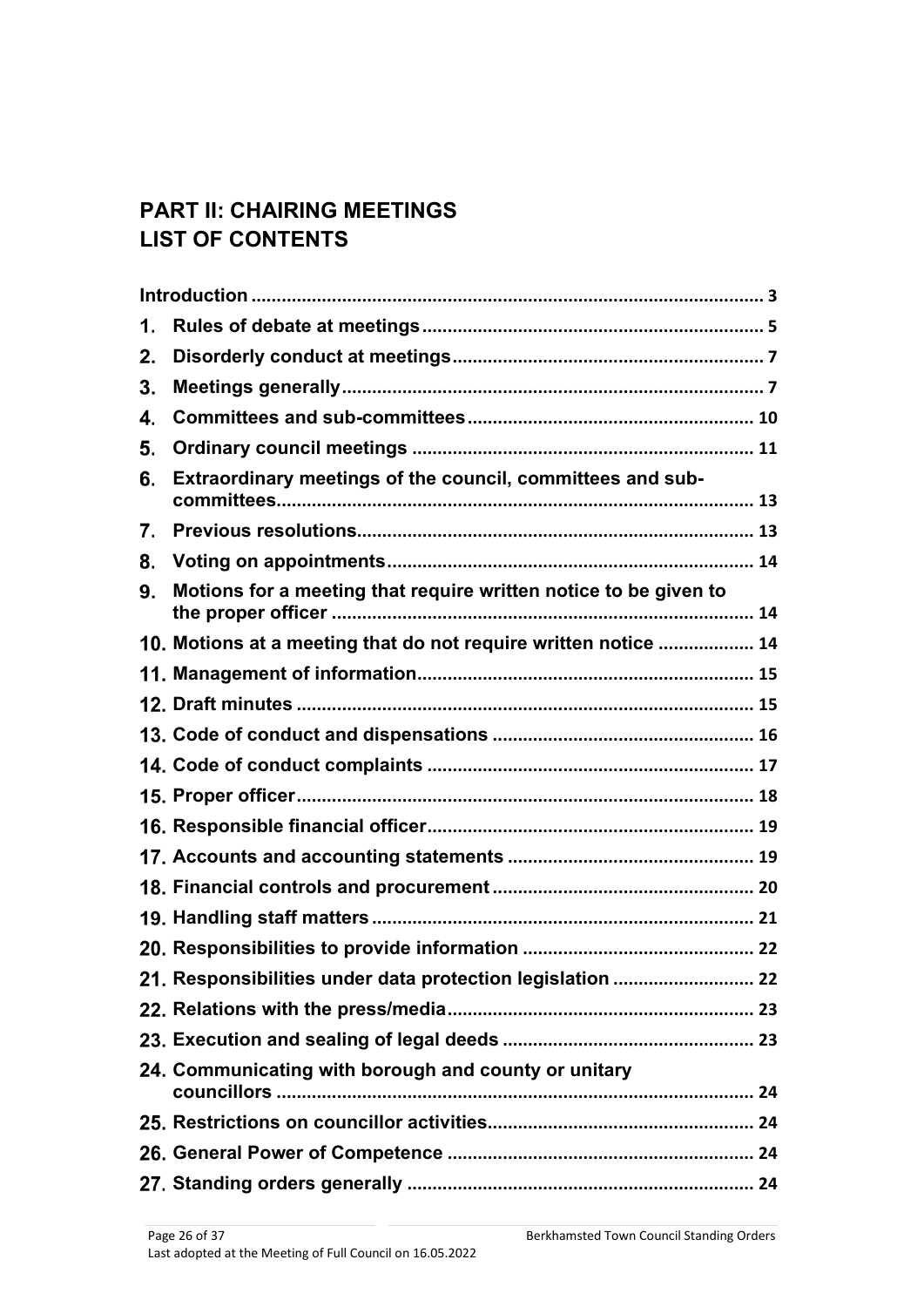| 1.       |                                                                                                                                                                                                                                                                                                                                                                                                                                                                                                                                                                                                                                                                                |
|----------|--------------------------------------------------------------------------------------------------------------------------------------------------------------------------------------------------------------------------------------------------------------------------------------------------------------------------------------------------------------------------------------------------------------------------------------------------------------------------------------------------------------------------------------------------------------------------------------------------------------------------------------------------------------------------------|
| 2.       |                                                                                                                                                                                                                                                                                                                                                                                                                                                                                                                                                                                                                                                                                |
| 3.       |                                                                                                                                                                                                                                                                                                                                                                                                                                                                                                                                                                                                                                                                                |
| 4.       |                                                                                                                                                                                                                                                                                                                                                                                                                                                                                                                                                                                                                                                                                |
| 5.       | Dealing with Public Disturbances at a Meeting  30                                                                                                                                                                                                                                                                                                                                                                                                                                                                                                                                                                                                                              |
| 6.       | Declarations of Interest made in accordance with the code of                                                                                                                                                                                                                                                                                                                                                                                                                                                                                                                                                                                                                   |
| 7.       |                                                                                                                                                                                                                                                                                                                                                                                                                                                                                                                                                                                                                                                                                |
| 8.       |                                                                                                                                                                                                                                                                                                                                                                                                                                                                                                                                                                                                                                                                                |
| 9.       |                                                                                                                                                                                                                                                                                                                                                                                                                                                                                                                                                                                                                                                                                |
|          | 10. Useful notes on rules of debate (see also standing order no 1)  31                                                                                                                                                                                                                                                                                                                                                                                                                                                                                                                                                                                                         |
|          | VIII. Personalities: The Chair should do his/her best to prevent observations<br>in discussion; the custom whereby the speeches are in a form addressed to<br>the Chair, should only be observed because it forces members to employ<br>an impersonal mode of expression. If a member makes an offensive<br>personal observation, the Chair should immediately intervene to seek                                                                                                                                                                                                                                                                                               |
|          | IX. Methods of Enforcement: Where a speech is obviously irrelevant the<br>Chair should stop the speaker and invite him/her to return to the point or<br>conclude. Where the irrelevance is not quite so obvious the Chair may<br>often find it convenient to ask the speaker to explain how his/her remarks                                                                                                                                                                                                                                                                                                                                                                    |
|          | X. Revival of Decided Issues: The Chair should not allow a matter that has<br>been decided to be reopened at the same meeting. An attempt to "hark<br>back" to a previous agenda item should be firmly ruled out of order as<br>irrelevant to the matter now under discussion, even if the member who<br>raises it was not present when the item was considered33<br>XI. Minutes: One of the commonest irrelevances is the practice of<br>attempting to discuss the merits of what is contained in the minutes, on a<br>motion for their signature as a correct record. On such a motion the only<br>issue is whether the words of the minutes accurately record the events at |
| I.<br>Ш. | Intervals: It is important that business should be transacted with<br>reasonable speed. Long meetings bore the members and so reduce the<br>level of attentiveness and public spirit, and long intervals between meetings<br>lead to missed opportunities and lack of continuity. Special meetings may<br>Obstruction at Meetings: Deliberate obstruction is rare, but must be<br>firmly dealt with when it occurs. It is difficult to be directly obstructive for<br>long without being irrelevant, and therefore deliberate obstruction                                                                                                                                      |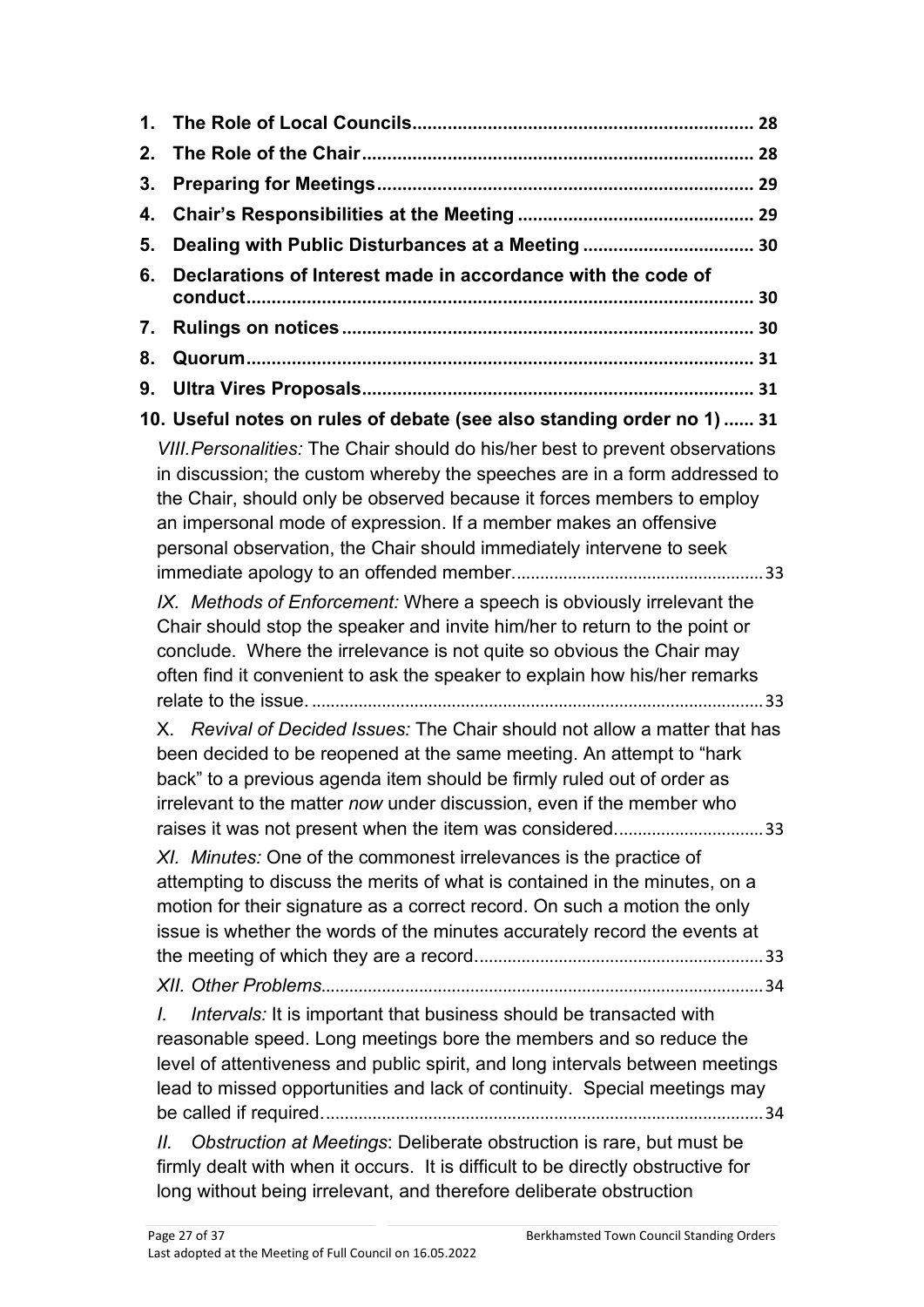| sometimes takes the form of raising a succession of points of order. In<br>dealing with this type of obstruction it is well to remember that a point is not |  |
|-------------------------------------------------------------------------------------------------------------------------------------------------------------|--|
| necessarily a point of order because the person who makes it labels it as                                                                                   |  |
|                                                                                                                                                             |  |
|                                                                                                                                                             |  |
|                                                                                                                                                             |  |
|                                                                                                                                                             |  |
|                                                                                                                                                             |  |
|                                                                                                                                                             |  |

## <span id="page-27-0"></span>**1. The Role of Local Councils**

A local council can only do what legislation requires it to do. There are few statutory functions that a local council must discharge and these functions arise because a local council has a statutory power to raise a precept and spend it. Legislation also permits local councils to exercise a range of specific and discretionary powers. By choosing to exercise statutory powers available to it, a local council has the potential to improve the services and amenities available in the area it serves.

## <span id="page-27-1"></span>**2. The Role of the Chair**

A local council is a legal entity in itself, constituted by councillors, one of whom must be the Chair of the Council. All councillors are holders of public office and legislation dictates the term of office and conduct expected when acting as a representative of the council. A councillor's main responsibilities are to: raise matters that the council can consider and formally decide to take action about at a meeting; attend council meetings; make informed contribution to debate at meetings and participate in the council's decision-making process.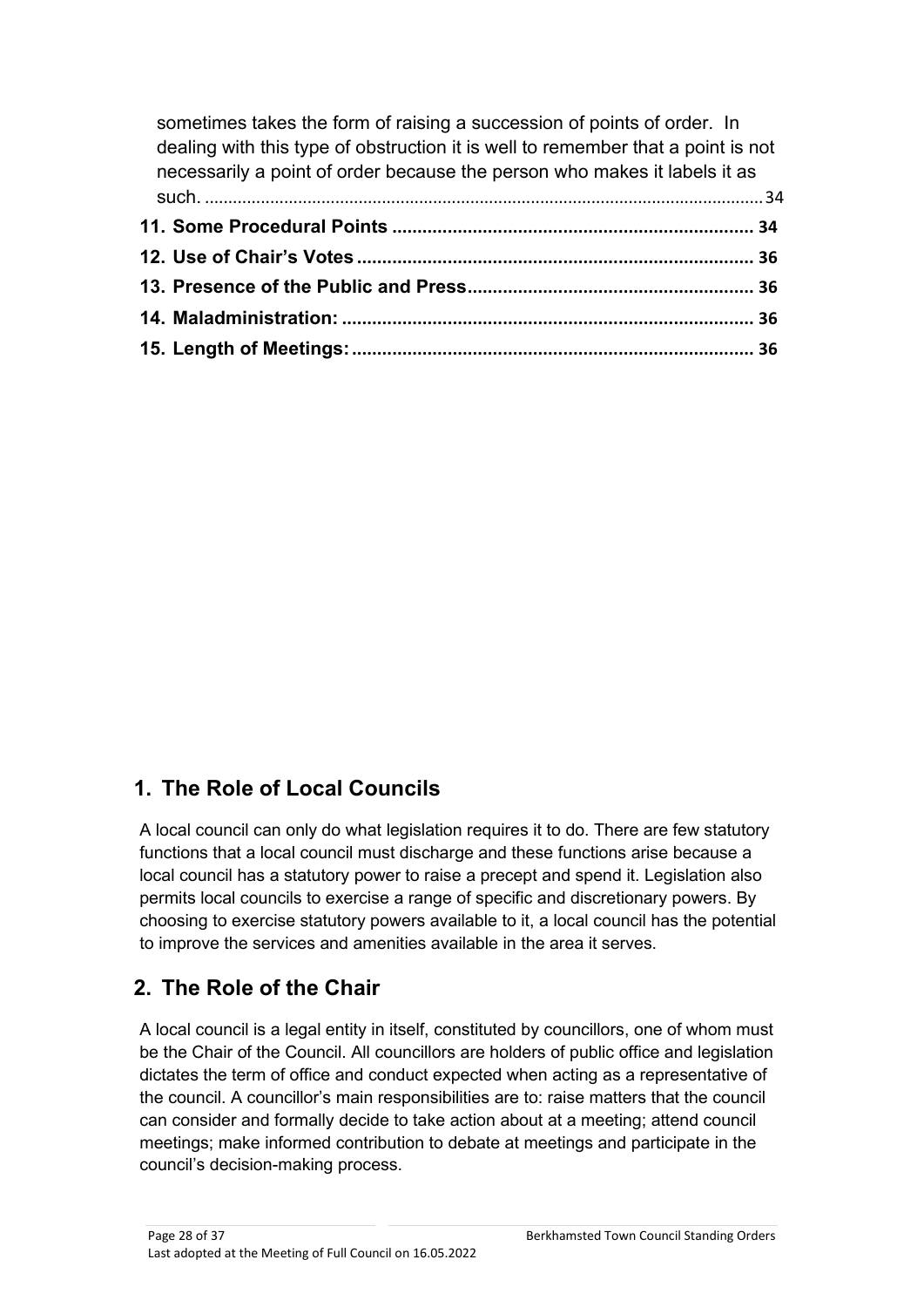Such decisions are implemented by the officers and agents of the council. They cannot do this properly unless they have instructions that they can understand. The Council's instructions are conveyed by resolutions made at meetings and it is the purpose of the Council's proceedings to reach, without unreasonable delay, an intelligible and lawful decision for the right reasons*.* The Chair should seek to:

- (a) protect the Council against *outside interference;*
- (b) ensure that everything to be discussed is *lawful;*
- (c) ensure that the Council is invited to deal with *clear issues;*
- (d) ensure that as far as possible *information is complete;*
- (e) permit every point of view to have a *fair hearing;*
- (f) ensure that opinions expressed are *relevant* to the matter in hand;
- (g) ensure that business is transacted with *reasonable speed;*

(h) ensure as far as possible that proceedings are *friendly* and *free from personalities;*

(i) co-operate with the officers and councillors.

He/she will achieve the above by keeping order and control at meetings in accordance with the standing orders contained within standing. He/she may exercise a second or casting vote on any question to be decided at a meeting. For other matters his/her status is the same as any other councillor.

## <span id="page-28-0"></span>**3. Preparing for Meetings**

The Town Clerk will prepare and issue the agenda. However, before any meeting it is good practice for the Chair and Town Clerk to discuss items on the agenda before it is sent out with the notice and summons. He/she should consider the items on the agenda and ask questions such as: -

What does it mean? Is it lawful? Do we know enough about it? Has any member special knowledge of this problem? Is there an opportunity for declarations of interest? Is there a risk that the meeting will be inquorate? Is there any risk of disorderly conduct or disruption?

## <span id="page-28-1"></span>**4. Chair's Responsibilities at the Meeting**

The Chair will preside at the meeting and ensure that the business set out on the agenda is considered. He/she will keep control, maintain order and apply standing orders as necessary. Intervention for these purposes should be respected and obeyed by councillors and members of the public present. Specifically, he/she will: Open the meeting;

Consider if there is a procedural obstacle to the meeting proceeding;

Order debate on motions;

Decide on points of order;

Choose to exercise his/her casting vote when votes are tied;

Declare the result of a vote;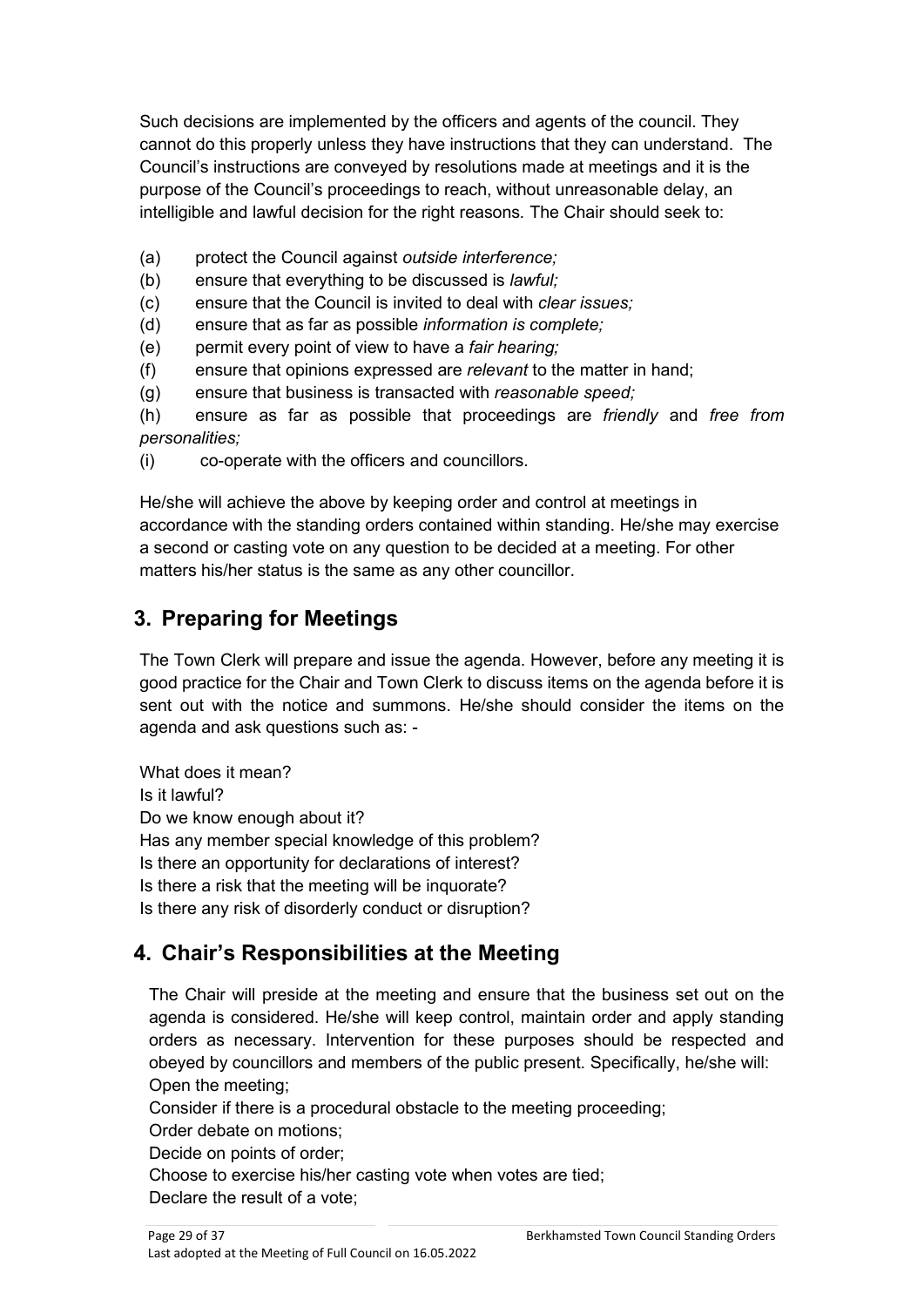Temporarily suspend a meeting or adjourn a meeting if necessary and Close the meeting after its business is concluded; Remind members about their responsibilities regarding declarations of interest.

## <span id="page-29-0"></span>**5. Dealing with Public Disturbances at a Meeting**

- i. Such occurrences are very rare. However, no one is entitled to interrupt or obstruct the proceedings of the Council or its committees. In general it is best to stop an interruption at once before the habit spreads to the rest of the audience; and though he/she will naturally not wish to be rude, the Chair should cut an interrupter short, and if good humour and conciliation fail to produce silence he/she may have to warn the perpetrator that he/she will be turned out if there is a repetition; if the warning is ignored it should be resolved, without discussion, that the interrupter be excluded, and if he/she fails to leave he/she should be removed although care should be taken to use no more force than necessary. It is not essential to call the police, but may be necessary.
- ii. The Chair should never argue or allow argument with an interrupter. If the public becomes disorderly it may eventually be necessary to close the meeting or to adjourn to a more private place. It is, however, illegal to decide to exclude the public from any future meeting. The press is in a privileged position inasmuch as its representatives must be given facilities for taking their reports.

## <span id="page-29-1"></span>**6. Declarations of Interest made in accordance with the code of conduct**

A standing item on all council and committee meeting agenda will be to receive declarations of disclosable interest(s) relating to any items on the agenda. Any councillor declaring a disclosable pecuniary interest must leave the meeting for the item in which he/she has an interest and not participate in any decision making on that item. A copy of the code of conduct adopted by Berkhamsted Town Council is attached at appendix 3 of Part 2 of this document and standing Order 13. Details are also set out in this standing order on how a councillor with such an interest can apply for a dispensation, allowing him/her to participate in the discussion.

## <span id="page-29-2"></span>**7. Rulings on notices**

The Chair must be satisfied that the meeting is lawful. He/she does not need to have personal knowledge that the proper notices and summonses have been issued, but if complaints are made, he must give a ruling based upon the essential justice of the matter. A meeting is not necessarily illegal because someone has not received a notice to which he/she is entitled, but where an irregularity appears to be intentional or important the meeting should be adjourned until it has been corrected.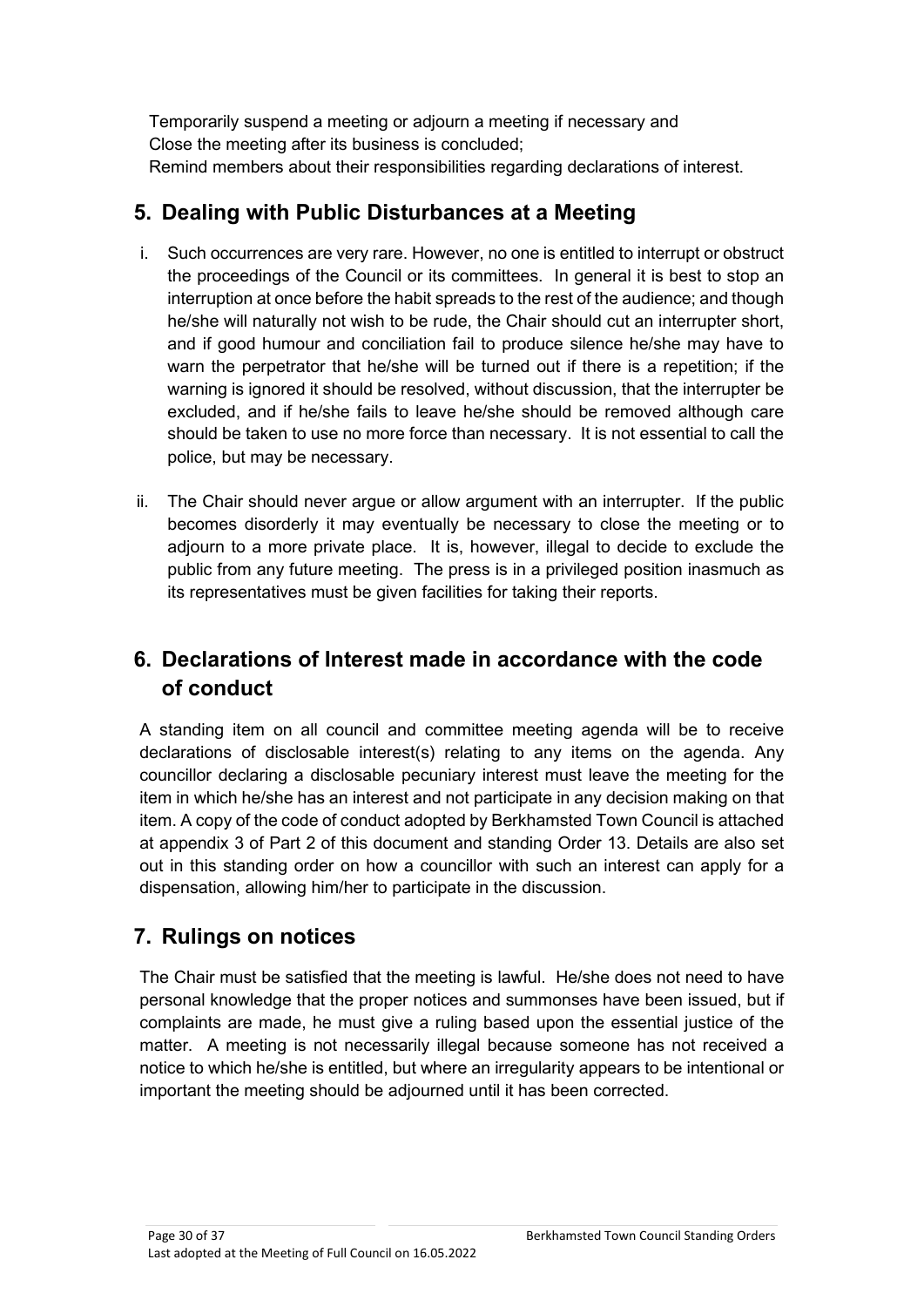## <span id="page-30-0"></span>**8. Quorum**

No business can be transacted if no quorum is present. This rule applies not only to cases of physical absence but to cases of disqualification by interest. A situation may, therefore, sometimes arise where the Council cannot act because it is impossible to obtain a disinterested quorum. In such a case the Chair should adjourn the matter until it can be next dealt with. As already stated in paragraph 6 above, those members with a disclosable pecuniary can consider making an application for dispensation. The Mayor shall be a voting members, ex-officio, but the Deputy Mayor, ex-officio, shall not have a vote unless already a member.

## <span id="page-30-1"></span>**9. Ultra Vires Proposals**

The Chair should satisfy him/herself that any proposal is lawful and should rule any unlawful proposal or amendment out of order. Where there is any doubt, advice should be sought well before the meeting and in time to delete it, if necessary, from the agenda. Any expenditure proposed under s 137 (Local Government Act 1972) should be recorded as such in the relevant minutes. (Note: The Town Council has adopted the General Power of Competence so would have no need to use s137. However, eligibility to adopt the GPC must be reviewed immediately after the next ordinary election in 2023.)

## <span id="page-30-2"></span>**10. Useful notes on rules of debate (see also standing order no 1)**

- I. *Clear Issues:* Every decision of the Council must be made by an affirmative vote of a majority of those present and voting (including, where necessary, the Chair's second or casting vote). The members must, therefore, know exactly what they are being asked to decide and each proposition must be put to them in a form which can be answered by a simple "Yes" or "No". From this there follow certain practical consequences:
	- a. All motions should be affirmative in form; it is never necessary to move that a resolution be rejected;
	- b. Where there is more than one solution to a problem each solution should be separately put to the vote.
- II. *The Affirmative Form***:** The most exact method of putting a question to the vote is by the use of the following formula:

"The resolution is as follows: -

(e.g.) 'That the Clerk's salary be raised to £5,000 a year.'

The motion is that this resolution be agreed to."

(Note: A *resolution* is a proposal of the action intended to be taken: for example, "That the Council buy a mower". A *motion* is the procedural formula by which the Council disposes of business: for example "The motion is that the resolution be amended by " or "The motion is that the Council do now adjourn".)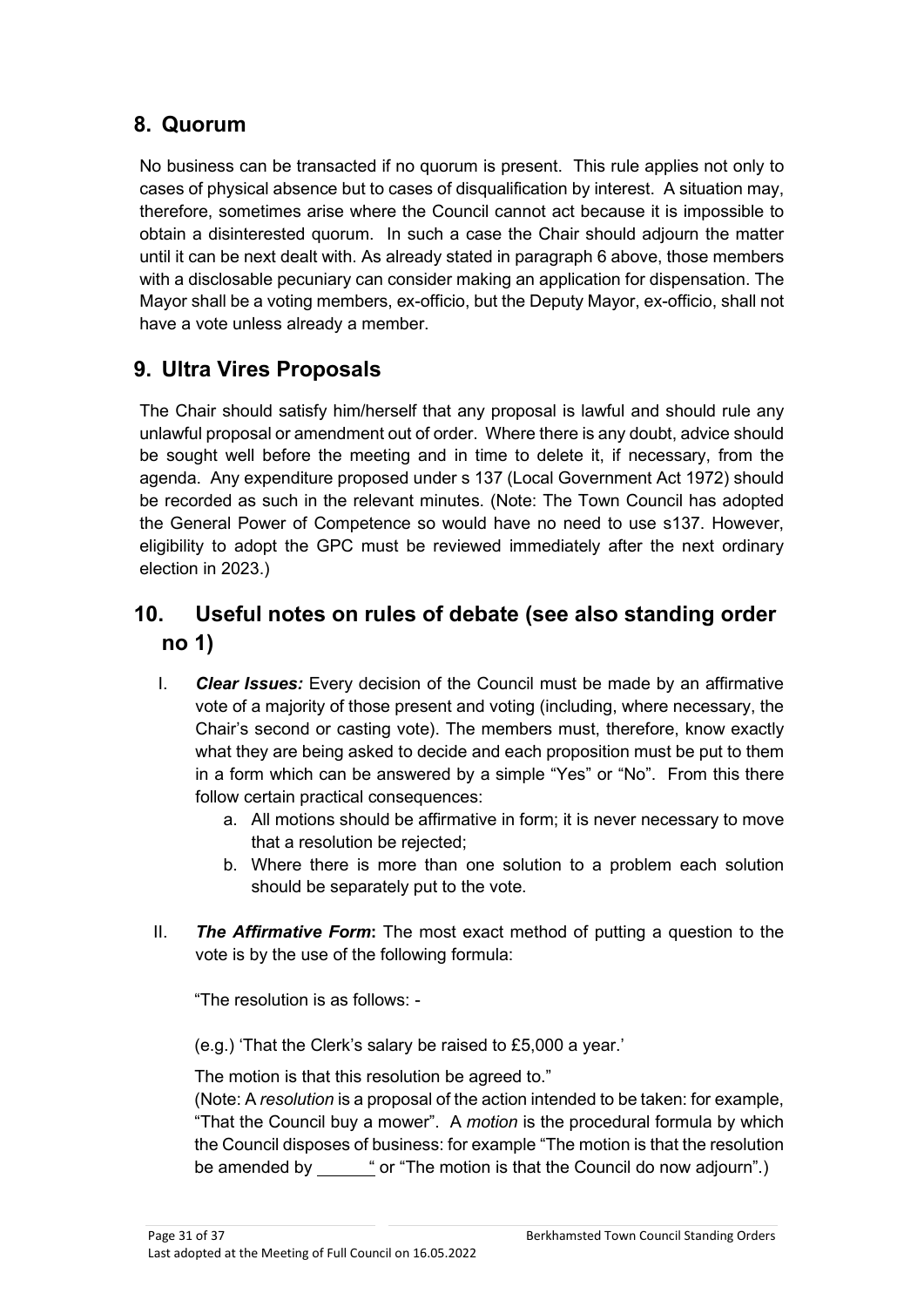III. *Separating the issues*: In attempting to reach a decision a Council may from time to time be faced with alternative solutions. Some alternatives may be mutually exclusive; others may be matters of detail subsidiary to the principal issue. Where the alternatives are mutually exclusive it may be desirable in the first instance to discuss the resolutions embodying them together until the general trend of opinion is apparent and then to put one of them in the form of an amendment to the other; for instance, if a Council considers that it can afford either a swimming pool or a new playing field but not both, a decision to provide the one in practice excludes the other. Therefore, the resolution on behalf of each should be discussed together and the issue at this stage may be informally stated thus:

"If the Council is to spend its money would it prefer a swimming pool or a playing field?"

In more formal language the issue is put to the vote by substantive resolution and amendment: -

"The resolution is that the swimming pool be provided. To this the following amendment has been moved: -

leave out the words 'swimming pool' and substitute the words 'new playing field.'

The motion is that this amendment be agreed to."

A vote on an amendment does not end the matter: it merely decides what shall be discussed next. Thus, in the example, if the amendment is carried, all further discussion of the swimming pool becomes out of order, but the Council has yet to decide whether the major operation shall be carried out at all. This is done by putting *the resolution as amended to the vote.* 

- IV. *Method of voting* The rules on the manner in which decisions are taken are peremptory and admit no exceptions. Every decision must be reached by a majority of those voting. Appointments to employments must be decided in the same way as other questions.
- V. *Completeness of Information.* Sensible decisions cannot be reached without reasonably complete information, which it is usually the duty of the Clerk to supply. The Chair should before the meeting consider whether enough information is available or likely to be made available, and at the meeting he/she should make a point of asking a member with special knowledge to give his/her opinion. If it appears at the meeting that information is still insufficient, he/she should move to adjourn consideration until more is known, and sometimes it may be desirable to frame questions and to instruct the Clerk to obtain the answers by a specified date.

### **VI.** *Impartiality***:**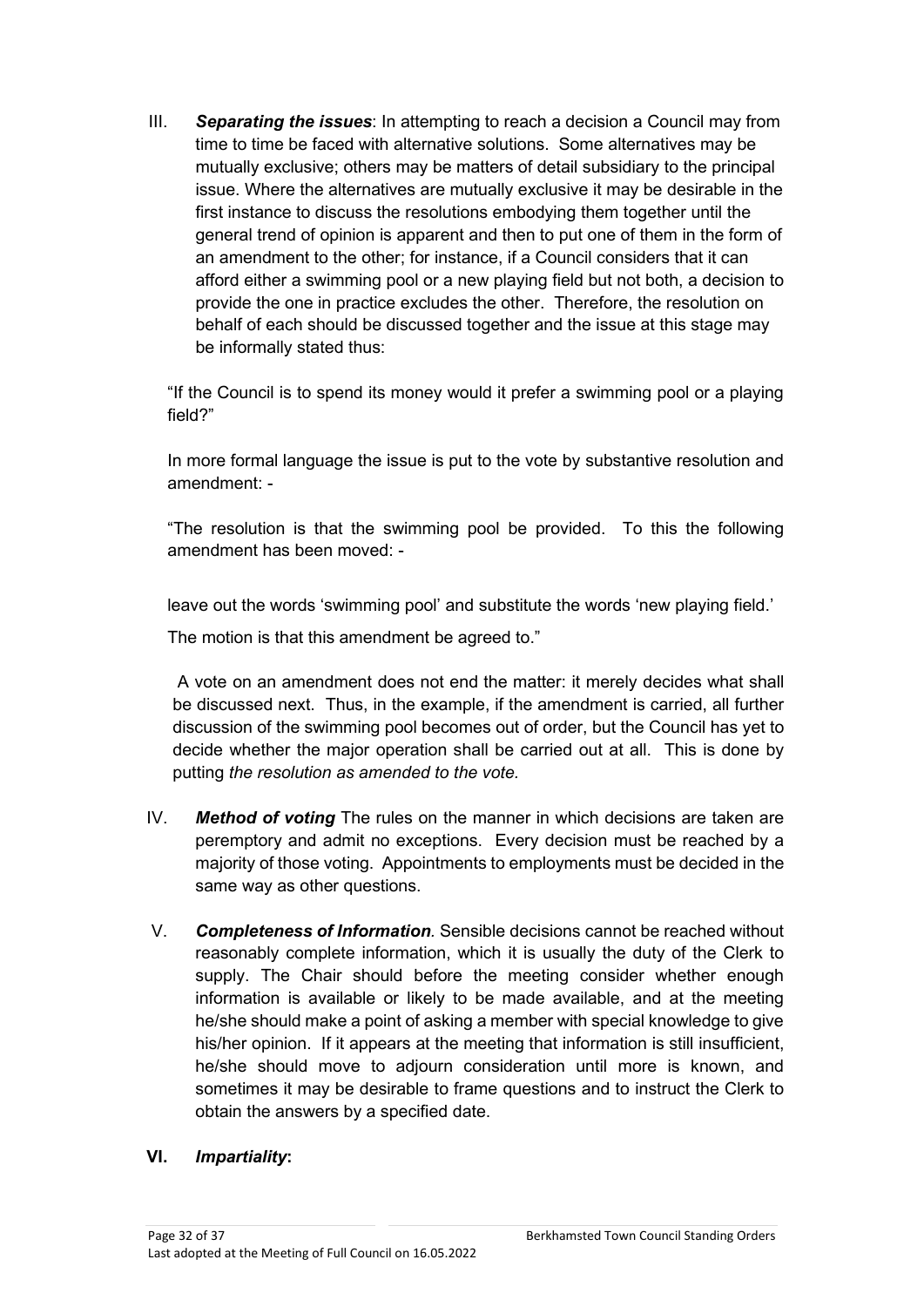- i. When differences of opinion develop in discussion it is the duty of the Chair to give a fair hearing to all points of view including his/her own, if he/she has one. It is not his/her duty as Chair to suppress his/her own convictions nor his/her privilege to impose his/her opinions. Experience has shown that the safest and least controversial course is for the Chair to call upon speakers for and against a proposal to speak alternately and for him/her to avoid speaking first or last.
- ii. Some people are better at putting a case than others and the Chair ought to allow reasonable latitude to the less eloquent. For this reason, mechanical rules of debate limiting, for instance, the time allowed for a speech or the number of times a member may speak, are undesirable, and the Chair should have some latitude in applying them, especially in a Council with a small membership.
- *VII. Relevance:* A speech must be directed to the point under discussion and nothing else. This rule is easy to state, but not always easy to apply fairly, because the relevance of what is being said may be understood by the speaker before it is grasped by the listener; whilst the rule should not be made a cover for "barracking from the chair" it is probably true that if Chair enforced it more strictly, business would be much more quickly and efficiently conducted than is often the case, and many unnecessary arguments and even some quarrels would be avoided. Bad feeling originates in irrelevancies more often than in any other way. On the other hand, it is sometimes advantageous to allow irrelevance in order to "clear the air". Too harsh suppression can breed ill will and a sense of grievance.
- <span id="page-32-0"></span>*VIII. Personalities:* The Chair should do his/her best to prevent observations in discussion; the custom whereby the speeches are in a form addressed to the Chair, should only be observed because it forces members to employ an impersonal mode of expression. If a member makes an offensive personal observation, the Chair should immediately intervene to seek immediate apology to an offended member**.**
- <span id="page-32-1"></span>*IX. Methods of Enforcement:* Where a speech is obviously irrelevant the Chair should stop the speaker and invite him/her to return to the point or conclude. Where the irrelevance is not quite so obvious the Chair may often find it convenient to ask the speaker to explain how his/her remarks relate to the issue.
- <span id="page-32-2"></span>X. *Revival of Decided Issues:* The Chair should not allow a matter that has been decided to be reopened at the same meeting. An attempt to "hark back" to a previous agenda item should be firmly ruled out of order as irrelevant to the matter *now* under discussion, even if the member who raises it was not present when the item was considered
- <span id="page-32-3"></span>*XI. Minutes:* One of the commonest irrelevances is the practice of attempting to discuss the merits of what is contained in the minutes, on a motion for their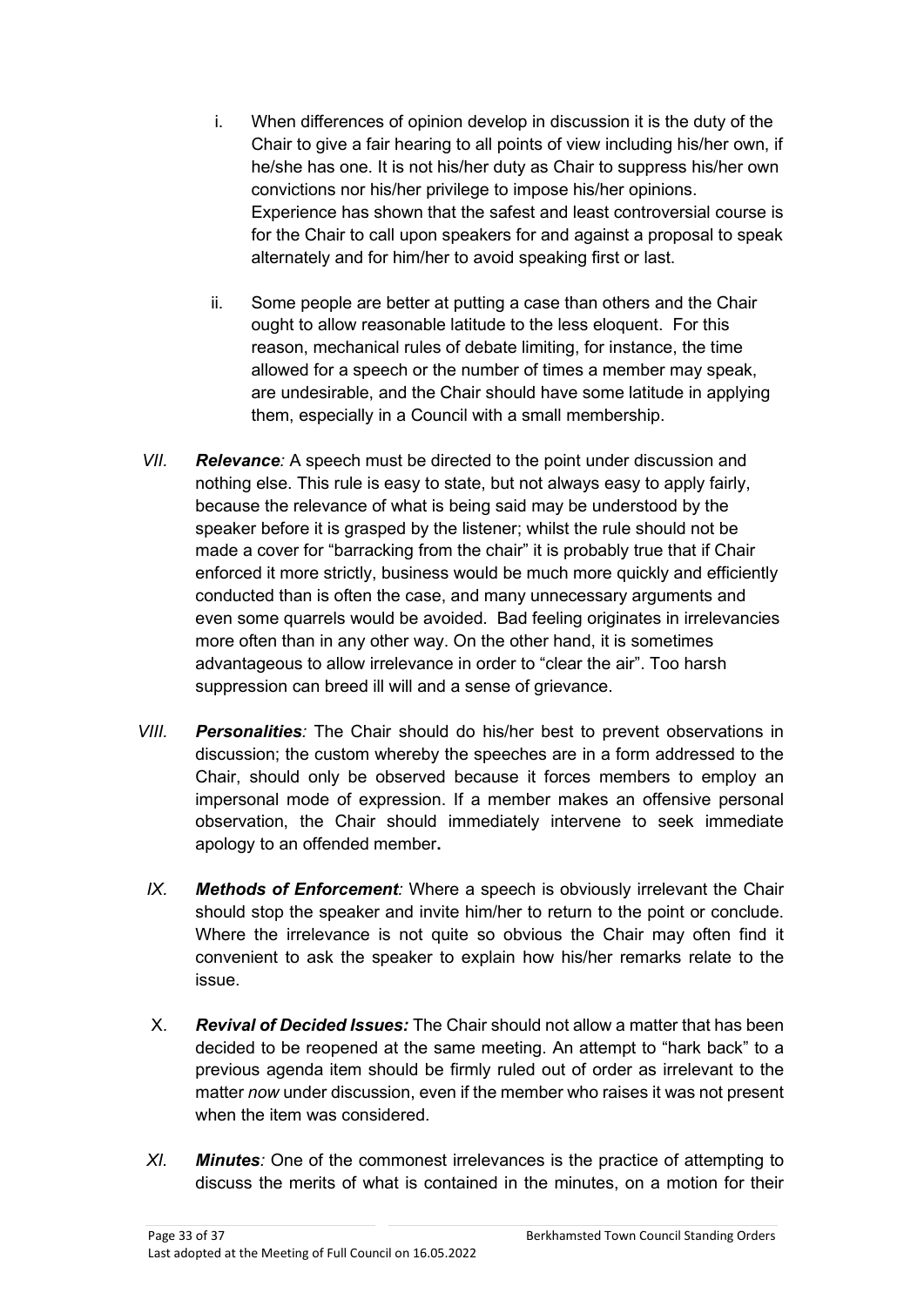signature as a correct record. On such a motion the only issue is whether the words of the minutes accurately record the events at the meeting of which they are a record.

## <span id="page-33-0"></span>*XII. Other Problems*

- a) If any substantial issue arises on a matter dealt with in the Minutes, it is better to have a separate agenda item than to discuss it under "Matters Arising". That heading should be used only for reports of progress and not for new or additional decisions.
- b) Letters received by the Council should not be read out verbatim: this provokes irrelevant discussion on wording and is liable to lead to misunderstanding by the public. On the very rare occasions that the exact text is needed by every councillor the clerk should issue copies. Normally it is sufficient to report the main issue in the letter: for example, "Mrs Smith of has written asking the Council to get the pile of rubbish removed from outside 48 Lane".

## **Reasonable Despatch**

- <span id="page-33-1"></span>*I. Intervals:* It is important that business should be transacted with reasonable speed. Long meetings bore the members and so reduce the level of attentiveness and public spirit, and long intervals between meetings lead to missed opportunities and lack of continuity. Special meetings may be called if required.
- <span id="page-33-2"></span>*II. Obstruction at Meetings*: Deliberate obstruction is rare, but must be firmly dealt with when it occurs. It is difficult to be directly obstructive for long without being irrelevant, and therefore deliberate obstruction sometimes takes the form of raising a succession of points of order. In dealing with this type of obstruction it is well to remember that a point is not necessarily a point of order because the person who makes it labels it as such.
- III. *Repetition***:** If it is evident that nothing new can be said on either side in a particular discussion, the Chair is justified in putting the matter to the vote even though there are still members wishing to speak. Usually, however, the state of affairs is not so clear and in such cases the Chair should ask leave of the Council to put the matter to the vote.

## <span id="page-33-3"></span>**11. Some Procedural Points**

**Points of Order**: Points of Order relate to procedure only and take precedence of all other business; it is the duty of the Chair to deal with them. If a point relates to the substance of a matter under discussion it is not a point of order and should be ruled out of order by the Chair. The person raising the matter of substance in this way should be told to save it for his/her speech on the business. For instance, if the provision of a swimming pool is being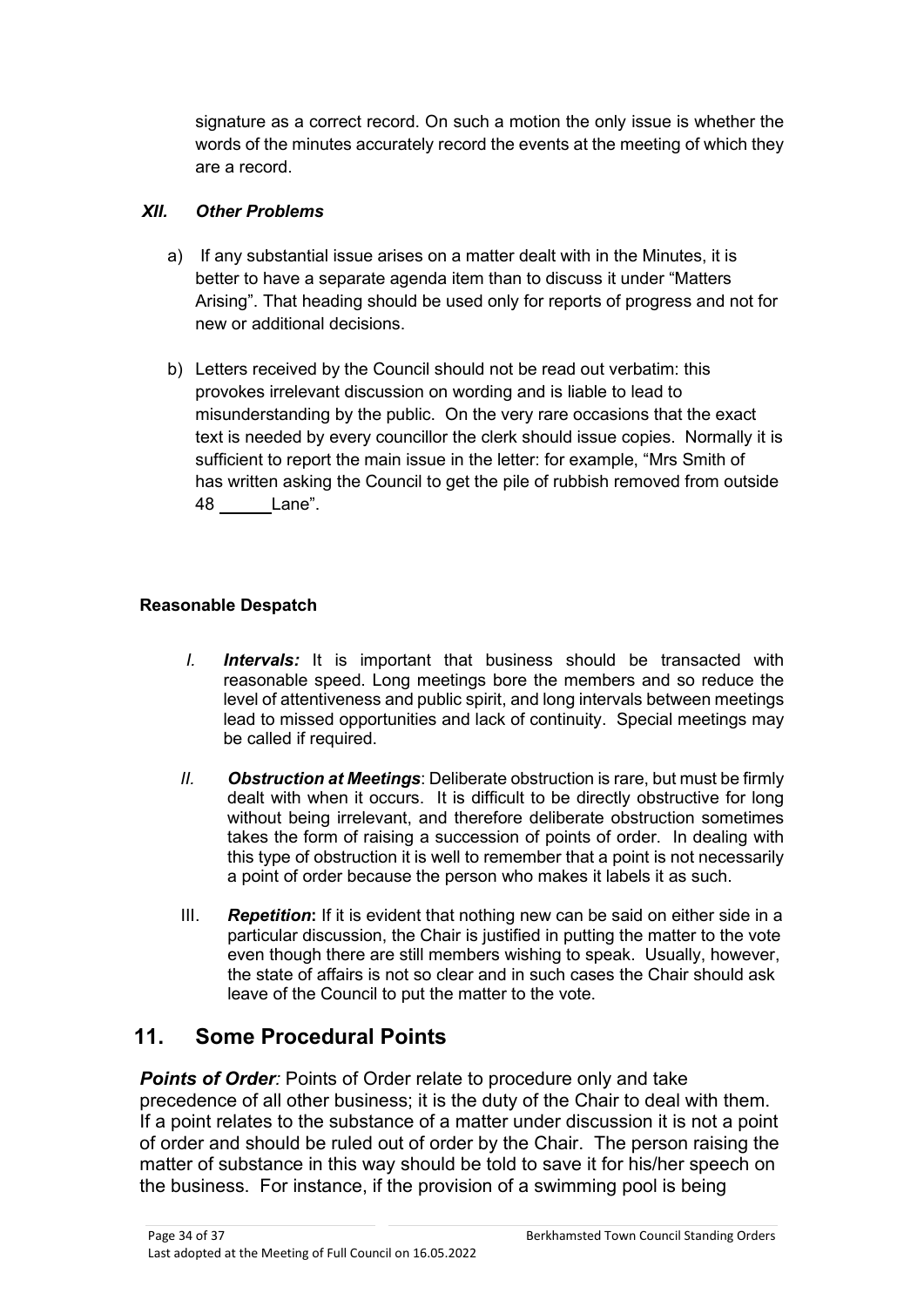discussed and someone interrupts the speaker by saying "On a point of order, can we afford it?" the interruption should be ruled out of order because this is not a procedural question. It is part of the merits of the business and must therefore be decided by discussion. The person interrupted may of course answer the point when he/she continues his/her speech or ignore it as he/she thinks appropriate. If, however, the interruption had been "On a point of order, have we power to do this?" the Chair (in consultation with the clerk) must give a ruling. If the answer is "No", the Council has no power to act as proposed and the business ought not to be under discussion.

*Closure Motions:* The following are the respective effects of closure resolutions:

- I. On the passing of a resolution to proceed to *next business* proceedings on the business in hand come to a stop and no decision upon it can be taken.
- II. On the passing of a resolution that the *question be now put* the mover is usually entitled to reply before the matter is put to the vote. By custom the Chair may refuse to accept such a resolution until he/she thinks that the matter has been sufficiently debated.
- III. A resolution to *adjourn a discussion or a meeting* stops the discussion at the moment it is passed and no decision is taken on the business; therefore, the discussion may later be resumed at the point where it was interrupted.

*Amendments***:** An amendment, which in substance negates the principal resolution, should not be allowed because it is confusing and unnecessary. An amendment should always be put to the vote before the resolution that it seeks to amend.

*Any Other Business:* The summons to a meeting of a Local Council must by law *specify* the business to be transacted; a Local Council cannot legally decide to take any action under the general heading of "any other business" because these words do not specify any item of business. Therefore, it is not the practice within Berkhamsted Town Council to include Any Other Business on Council/Committee agendas.

*"Urgent" Business:* The law makes no provision for dealing with "urgent" business. If it is "urgent" only because it was not notified in time to appear on the agenda, it should be left till the next meeting. If it is genuinely "urgent", that is it was too late for the agenda *and* it will be too late for action if left till the next ordinary meeting an additional meeting should be called *or* the Council should have a regular arrangement for the reference of such matters either to a committee or to the clerk for action. It is contrary to local government law for the Chair or any other single member to take a decision binding the Council.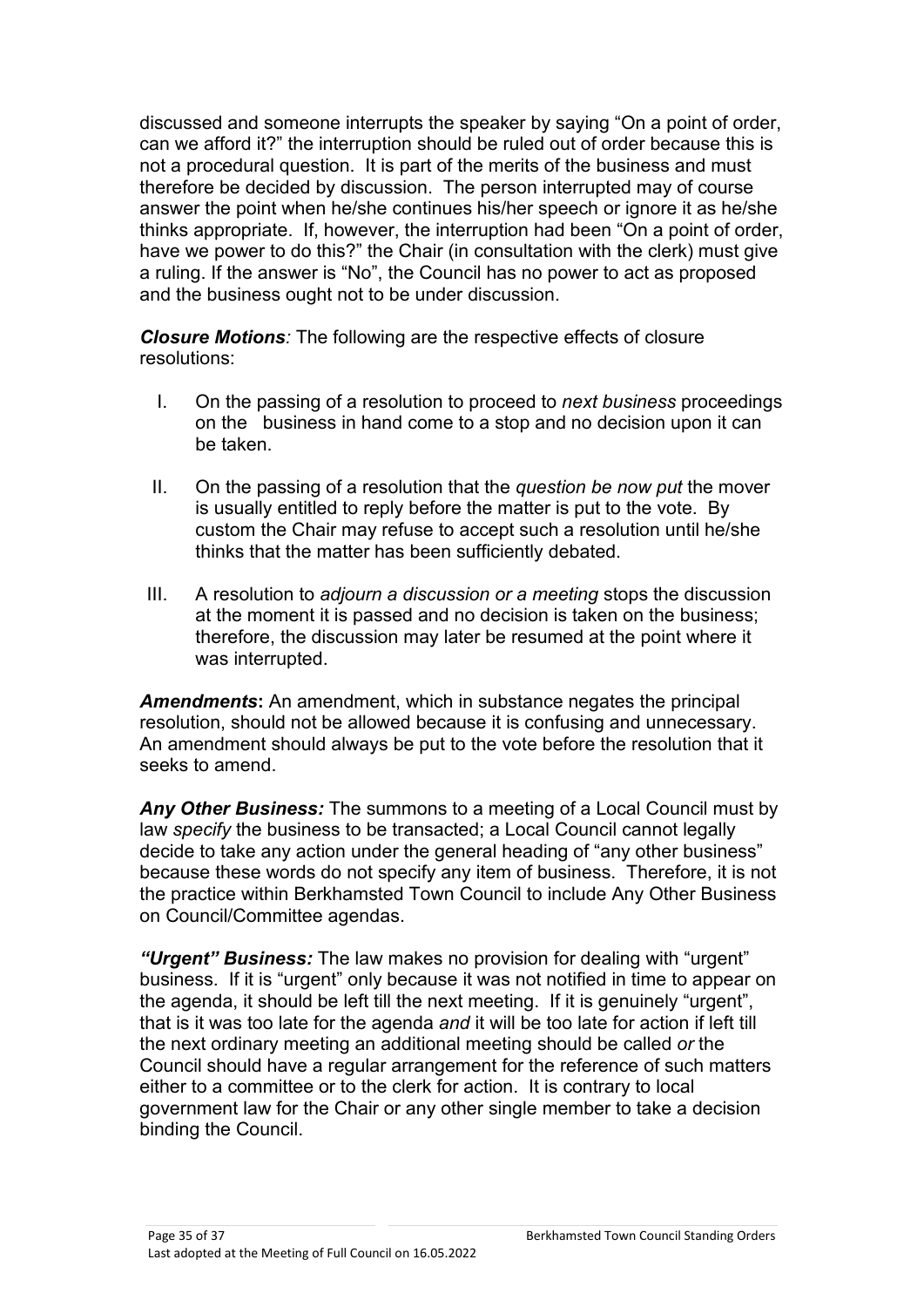## <span id="page-35-0"></span>**12. Use of Chair's Votes**

Save on one occasion the Chair has both an ordinary and a casting vote. There is no rule of law which requires him/her to give his ordinary vote at the same time as the other members are voting, and it is obviously undesirable and undignified for him to wait and then say "the voting is 5 to 4 against; I therefore vote in favour which makes it even."

Where there is an equality of votes the Chair may be faced with an embarrassing problem. A resolution requires a majority and therefore, since equality is not majority, he/she may declare the resolution *not* carried. This course is, however, sometimes regarded as irresponsible or lacking in courage; in such circumstances the Chair ought to give a casting vote, if at all possible, in such a way that the matter can be considered again; for instance, on a motion to accept a particular tender a vote in favour will conclude the matter, but a vote against will leave the way open for further negotiations or reconsideration.

## <span id="page-35-1"></span>**13. Presence of the Public and Press**

The public and press are entitled to be present at all meetings of the Council and its committee. The Council or a committee, however, may exclude the public and press for a particular item of business, if it is opinion that such exclusion is reasonable and in the public interest. Where the public and press have been excluded the *decisions* made in the closed session must be minuted.

## **14. Maladministration:**

<span id="page-35-2"></span>At present Town and Parish Councils are not subject to the jurisdiction of the Local Government Ombudsman. There is, therefore, no outside body that can adjudicate on complaints about the procedures of a Local Council if the law has not been broken. It is, however, important for the good name of the Council that complaints be handled properly and fairly. A copy of the Town Council's Complaints Handling Procedure is available on the Town Council web site and from the Town Council office.

## <span id="page-35-3"></span>**15. Length of Meetings:**

Experience suggests that a meeting should never be allowed to continue for more than two hours.